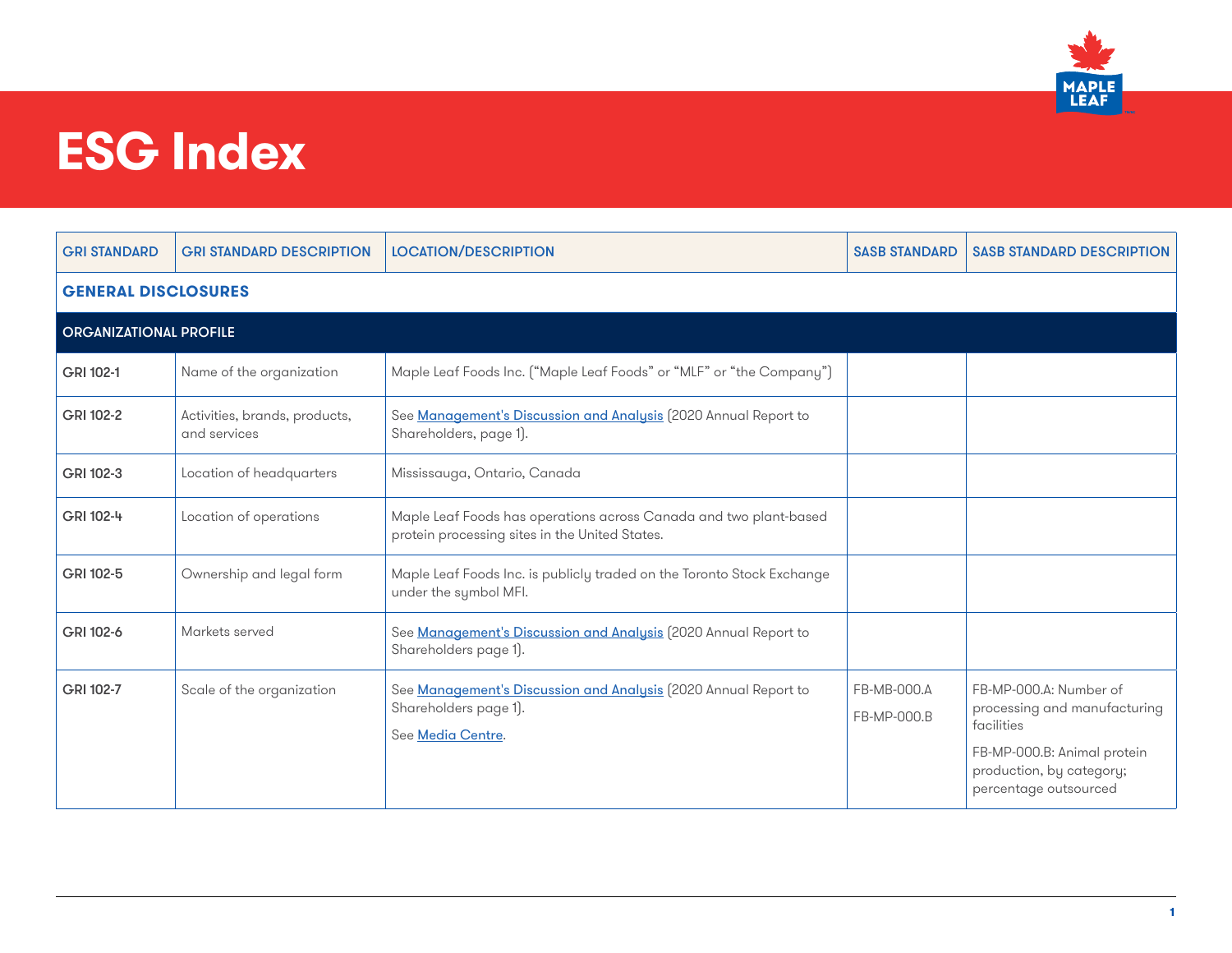

| <b>GRI STANDARD</b> | <b>GRI STANDARD DESCRIPTION</b>                                    | <b>LOCATION/DESCRIPTION</b>                                                                                                                                                   | <b>SASB STANDARD</b> | <b>SASB STANDARD DESCRIPTION</b> |
|---------------------|--------------------------------------------------------------------|-------------------------------------------------------------------------------------------------------------------------------------------------------------------------------|----------------------|----------------------------------|
| GRI 102-8           | Information on employees and<br>other workers                      | Maple Leaf Foods employs approximately 13,500 people as of<br>December 31, 2020.                                                                                              |                      |                                  |
|                     |                                                                    | There were a total of 12,859 employees in our SAP reporting tool<br>including the following breakdown.                                                                        |                      |                                  |
|                     |                                                                    | There are a total of 12,349 permanent, full-time employees:                                                                                                                   |                      |                                  |
|                     |                                                                    | 5,315 female (43%)<br>7,034 male (57%)                                                                                                                                        |                      |                                  |
|                     |                                                                    | There are a total of 510 temporary, part-time employees:                                                                                                                      |                      |                                  |
|                     |                                                                    | 237 female (46%)<br>273 male (54%)                                                                                                                                            |                      |                                  |
|                     |                                                                    | Regional Breakdown:<br>Permanent: Canada - 11,770, United States - 563, International - 16<br>Temporary: Canada - 508, United States - 2, International - 0                   |                      |                                  |
|                     |                                                                    | Note: This data excludes Viau because they are not currently in our<br>SAP system.                                                                                            |                      |                                  |
| GRI 102-9           | Supply chain                                                       | See Supply Chain.                                                                                                                                                             |                      |                                  |
|                     |                                                                    | See Our Brands.                                                                                                                                                               |                      |                                  |
| GRI 102-10          | Significant changes to the<br>organization and its supply<br>chain | See Capital Expenditures (2020 Annual Report to Shareholders, page 7).<br>See Business Acquisitions and Divestitures (2020 Annual Report to<br>Shareholders, page 21).        |                      |                                  |
| GRI 102-11          | Precautionary Principle or<br>approach                             | See Financial Instruments and Risk Management Activities (2020 Annual<br>Report to Shareholders, page 71).<br>See Risk Factors (2020 Annual Report to Shareholders, page 18). |                      |                                  |
|                     |                                                                    |                                                                                                                                                                               |                      |                                  |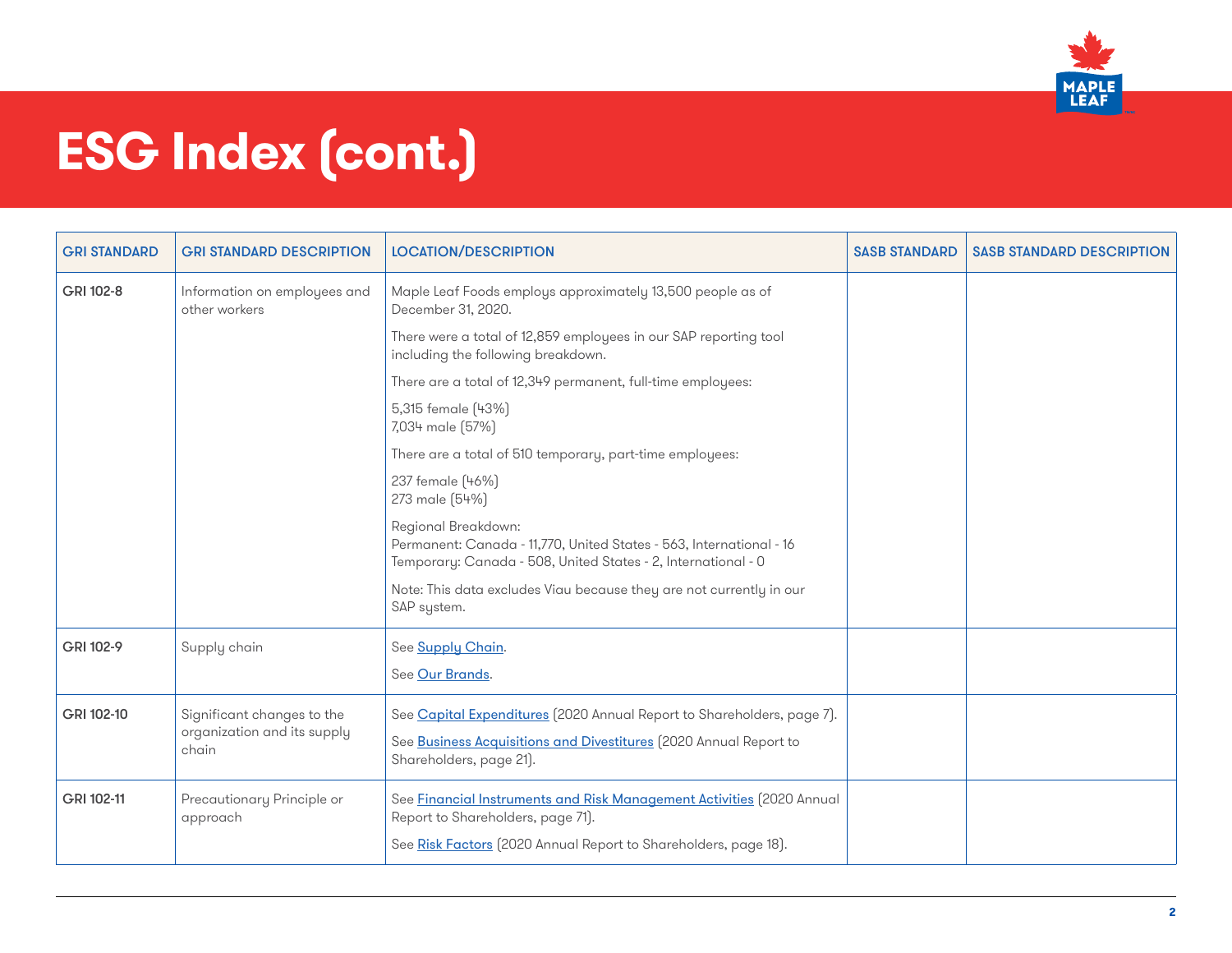

| <b>GRI STANDARD</b>            | <b>GRI STANDARD DESCRIPTION</b>                          | <b>LOCATION/DESCRIPTION</b>                                                                                                                                                                                                                                                                                                                                                                                                                      | <b>SASB STANDARD</b> | <b>SASB STANDARD DESCRIPTION</b> |
|--------------------------------|----------------------------------------------------------|--------------------------------------------------------------------------------------------------------------------------------------------------------------------------------------------------------------------------------------------------------------------------------------------------------------------------------------------------------------------------------------------------------------------------------------------------|----------------------|----------------------------------|
| GRI 102-12                     | <b>External initiatives</b>                              | See Collaboration.                                                                                                                                                                                                                                                                                                                                                                                                                               |                      |                                  |
| GRI 102-13                     | Membership of associations                               | See Collaboration.                                                                                                                                                                                                                                                                                                                                                                                                                               |                      |                                  |
| <b>STRATEGY &amp; ANALYSIS</b> |                                                          |                                                                                                                                                                                                                                                                                                                                                                                                                                                  |                      |                                  |
| GRI 102-14                     | Statement from senior decision-<br>maker                 | See A message from our CEO, Michael McCain.                                                                                                                                                                                                                                                                                                                                                                                                      |                      |                                  |
| GRI 102-15                     | Key impacts, risks, and<br>opportunities                 | See <b>Financial Instruments and Risk Management Activities</b> (2020 Annual<br>Report to Shareholders, page 71).<br>See Risk Factors (2020 Annual Report to Shareholders, page 18).                                                                                                                                                                                                                                                             |                      |                                  |
| <b>ETHICS &amp; INTEGRITY</b>  |                                                          |                                                                                                                                                                                                                                                                                                                                                                                                                                                  |                      |                                  |
| GRI 102-16                     | Values, principles, standards,<br>and norms of behaviour | See Maple Leaf Foods Leadership Values.<br>See Our Sustainable Meat Principles.                                                                                                                                                                                                                                                                                                                                                                  |                      |                                  |
| GRI 102-17                     | Mechanisms for advice and<br>concerns about ethics       | See Code of Business Conduct.<br>We utilize a third-party Ethics Hotline which is coordinated by Internal<br>Audit and reported to our Senior Leadership Team. Summaries of Ethics<br>Hotline complaints are also provided to Committees of the Board of<br>Directors.<br>Additionally, a formal Ethics Committee exists and meets to discuss<br>ethical issues. Membership of this Committee includes the CEO and<br>COO as well as other SVPs. |                      |                                  |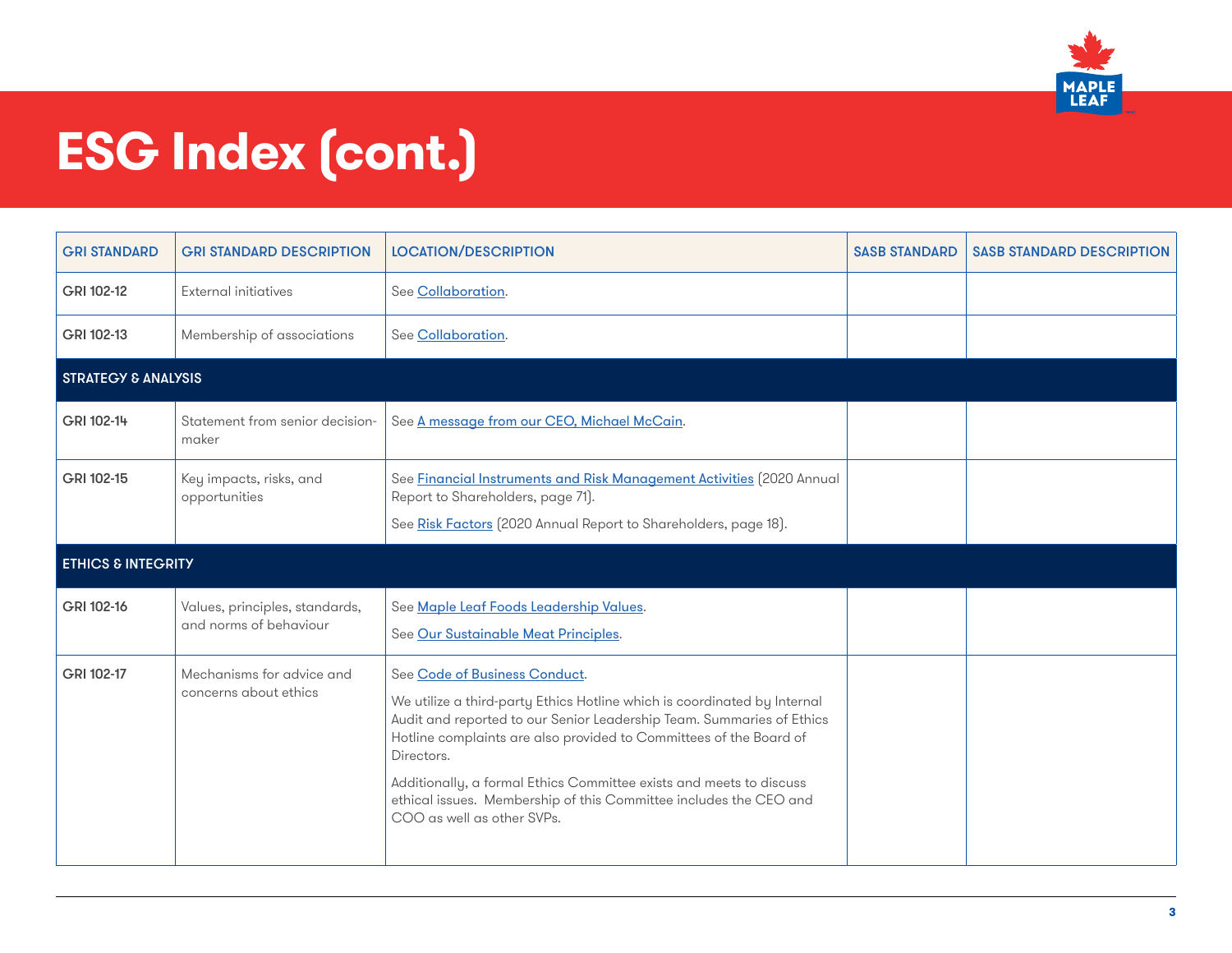

| <b>GRI STANDARD</b> | <b>GRI STANDARD DESCRIPTION</b>                                                     | <b>LOCATION/DESCRIPTION</b>                                                                                                                                                                             | <b>SASB STANDARD</b> | <b>SASB STANDARD DESCRIPTION</b> |
|---------------------|-------------------------------------------------------------------------------------|---------------------------------------------------------------------------------------------------------------------------------------------------------------------------------------------------------|----------------------|----------------------------------|
| <b>GOVERNANCE</b>   |                                                                                     |                                                                                                                                                                                                         |                      |                                  |
| GRI 102-18          | Governance structure                                                                | See Governance.<br>See Corporate Governance.                                                                                                                                                            |                      |                                  |
| GRI 102-19          | Delegating authority                                                                | See Governance.<br>See Corporate Governance.<br>See Governance and Risk Management (2020 Annual Report to<br>Shareholders, page 70).<br>See Risk Factors (2020 Annual Report to Shareholders, page 18). |                      |                                  |
| GRI 102-20          | Executive-level responsibility for<br>economic, environmental, and<br>social topics | See Governance.<br>See Corporate Governance.<br>See Governance and Risk Management (2020 Annual Report to<br>Shareholders, page 70).<br>See Risk Factors (2020 Annual Report to Shareholders, page 18). |                      |                                  |
| GRI 102-21          | Consulting stakeholders on<br>economic, environmental, and<br>social topics         | See Governance.<br>See Materiality.                                                                                                                                                                     |                      |                                  |
| GRI 102-22          | Composition of the highest<br>governance body and its<br>committees                 | See Governance.<br>See Corporate Governance.<br>See Animal Care Advisory Council Members.<br>See Our Leadership Team.                                                                                   |                      |                                  |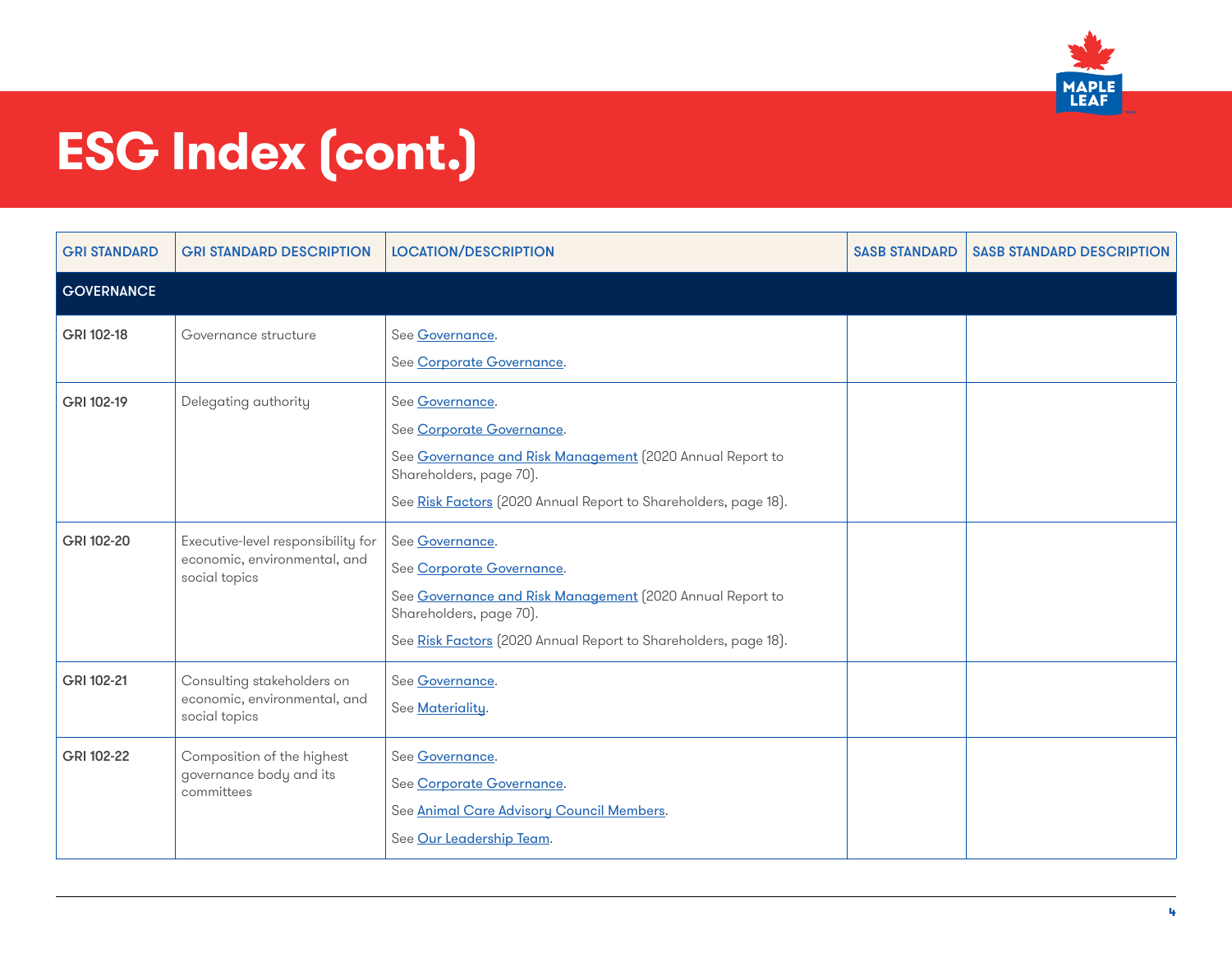

| <b>GRI STANDARD</b> | <b>GRI STANDARD DESCRIPTION</b>                                                | <b>LOCATION/DESCRIPTION</b>                                                                                                                                   | <b>SASB STANDARD</b> | <b>SASB STANDARD DESCRIPTION</b> |
|---------------------|--------------------------------------------------------------------------------|---------------------------------------------------------------------------------------------------------------------------------------------------------------|----------------------|----------------------------------|
| GRI 102-23          | Chair of the highest<br>governance body                                        | See Corporate Governance.                                                                                                                                     |                      |                                  |
| GRI 102-24          | Nominating and selecting the<br>highest governance body                        | See Corporate Governance.                                                                                                                                     |                      |                                  |
| GRI 102-25          | Conflicts of interest                                                          | See Corporate Governance.                                                                                                                                     |                      |                                  |
| GRI 102-26          | Role of highest governance<br>body in setting purpose, values,<br>and strategy | See Governance.<br>See Corporate Governance.                                                                                                                  |                      |                                  |
| GRI 102-27          | Collective knowledge of highest<br>governance body                             | See Governance.<br>See <b>Environment</b> (2020 Annual Report to Shareholders, page 17).<br>See Climate Change (2020 Annual Report to Shareholders, page 21). |                      |                                  |
| GRI 102-29          | Identifying and managing<br>economic, environmental, and<br>social impacts     | See Governance.<br>See <b>Environment</b> (2020 Annual Report to Shareholders, page 17).<br>See Climate Change [2020 Annual Report to Shareholders, page 21]. |                      |                                  |
| GRI 102-31          | Review of economic,<br>environmental, and social<br>topics                     | See Governance.                                                                                                                                               |                      |                                  |
| GRI 102-32          | Highest governance body's role<br>in sustainability reporting                  | See Governance.                                                                                                                                               |                      |                                  |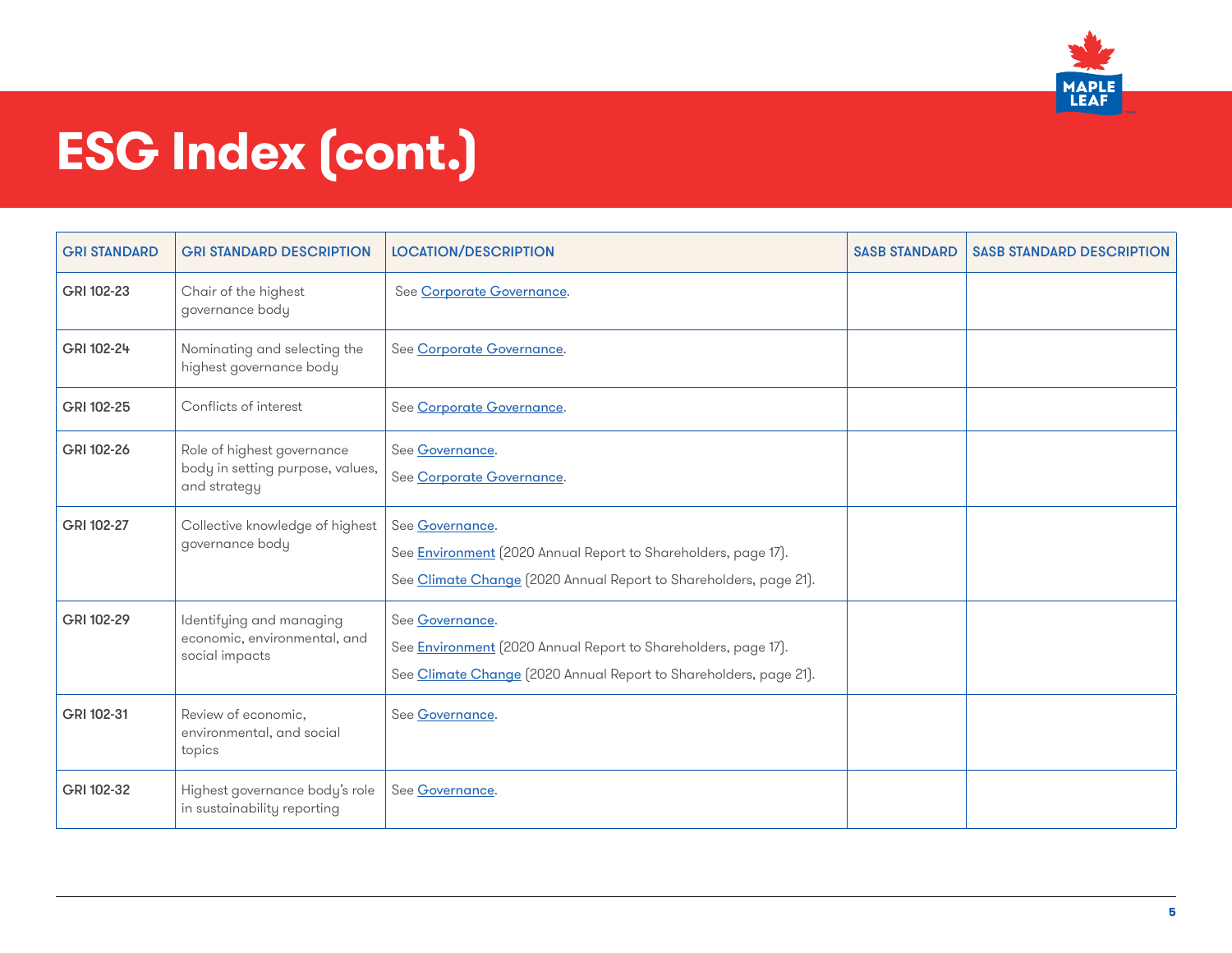

| <b>GRI STANDARD</b>       | <b>GRI STANDARD DESCRIPTION</b>                                  | <b>LOCATION/DESCRIPTION</b>                                                                                                                                                                                                             | <b>SASB STANDARD</b> | <b>SASB STANDARD DESCRIPTION</b> |  |
|---------------------------|------------------------------------------------------------------|-----------------------------------------------------------------------------------------------------------------------------------------------------------------------------------------------------------------------------------------|----------------------|----------------------------------|--|
| STAKEHOLDER ENGAGEMENT    |                                                                  |                                                                                                                                                                                                                                         |                      |                                  |  |
| GRI 102-40                | List of stakeholder groups                                       | Maple Leaf Foods' stakeholders include our employees, consumers,<br>customers, shareholders, investors, suppliers, lenders, government, and<br>non-governmental and non-profit organizations.<br>See Materiality.<br>See Collaboration. |                      |                                  |  |
| GRI 102-41                | Collective bargaining<br>agreements                              | As at December 31, 2020, we had approximately 8,091 employees<br>covered by 19 collective agreements in Canada, which represents<br>approximately 63% of our workforce.                                                                 |                      |                                  |  |
| GRI 102-42                | Identifying and selecting<br>stakeholders                        | See Materiality.<br>See Collaboration.                                                                                                                                                                                                  |                      |                                  |  |
| GRI 102-43                | Approach to stakeholder<br>engagement                            | See Materiality.<br>See Collaboration.                                                                                                                                                                                                  |                      |                                  |  |
| GRI 102-44                | Key topics and concerns raised                                   | See Materiality.                                                                                                                                                                                                                        |                      |                                  |  |
| <b>REPORTING PRACTICE</b> |                                                                  |                                                                                                                                                                                                                                         |                      |                                  |  |
| GRI 102-45                | Entities included in the<br>consolidated financial<br>statements | See Management's Discussion and Analysis (2020 Annual Report to<br>Shareholders, page 1).<br>Maple Leaf Foods Inc. is the entity covered by this report.                                                                                |                      |                                  |  |
| GRI 102-46                | Defining report content and<br>topic Boundaries                  | See Materiality.                                                                                                                                                                                                                        |                      |                                  |  |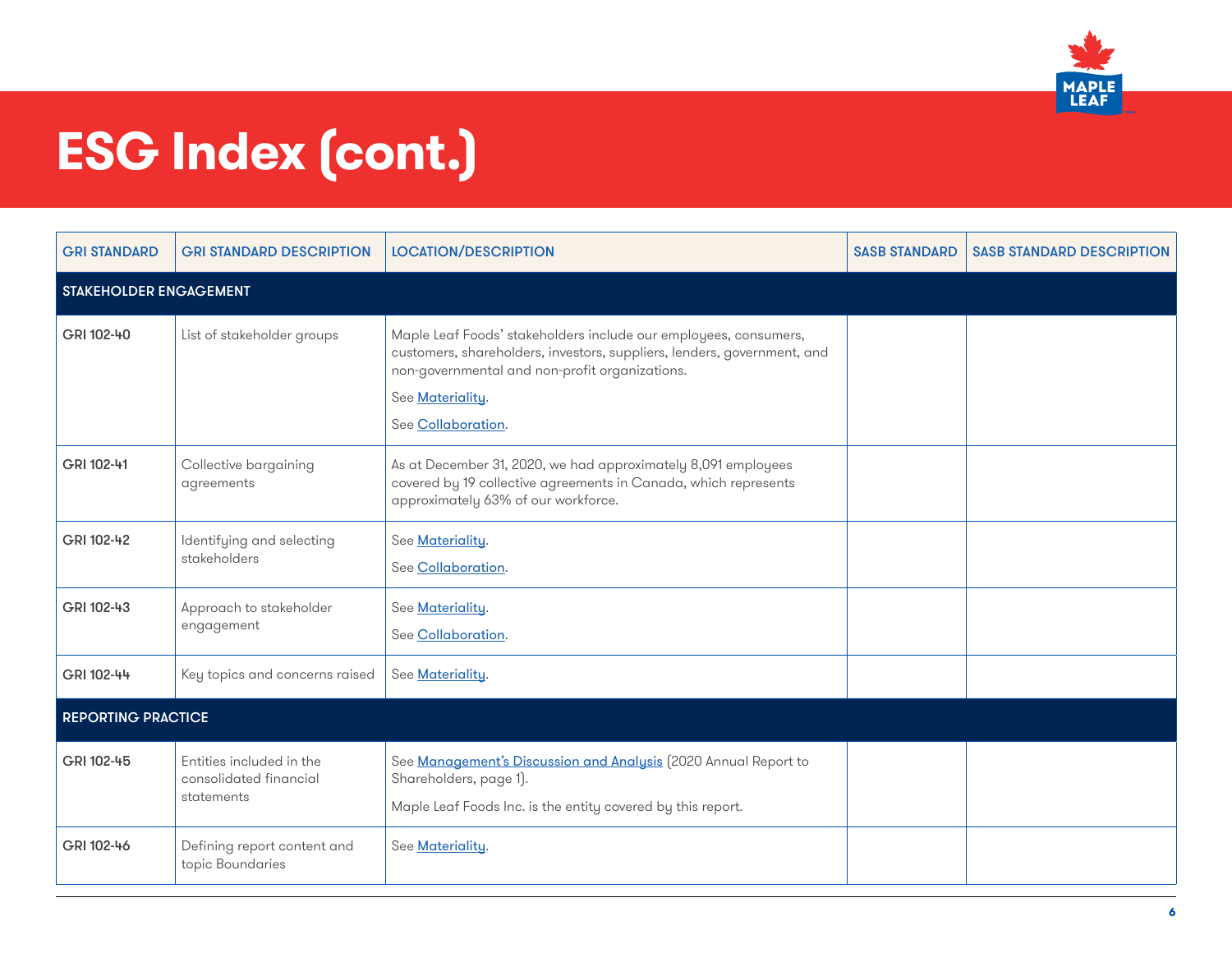

| <b>GRI STANDARD</b> | <b>GRI STANDARD DESCRIPTION</b>                                | <b>LOCATION/DESCRIPTION</b>                                                                                                                                                                                                                                                                                                                                                                                                                                                                                           | <b>SASB STANDARD</b> | <b>SASB STANDARD DESCRIPTION</b> |
|---------------------|----------------------------------------------------------------|-----------------------------------------------------------------------------------------------------------------------------------------------------------------------------------------------------------------------------------------------------------------------------------------------------------------------------------------------------------------------------------------------------------------------------------------------------------------------------------------------------------------------|----------------------|----------------------------------|
| GRI 102-47          | List of material topics                                        | See Materiality.                                                                                                                                                                                                                                                                                                                                                                                                                                                                                                      |                      |                                  |
| GRI 102-48          | Restatements of information                                    | In 2020, we restated our GHG emissions back to our baseline year (2018)<br>due to improved availability of data and applied the GHG Protocol's<br>updated emissions factors to our 2020 GHG emissions. We also updated<br>our data collection methodology for solid waste and landfill diversion<br>and restated our data back to our baseline year (2015). This updated<br>methodology is an improvement to our data collection method and is a<br>more precise reflection of our performance.<br>See Better Planet. |                      |                                  |
| GRI 102-49          | Changes in reporting                                           | No significant changes in 2020.                                                                                                                                                                                                                                                                                                                                                                                                                                                                                       |                      |                                  |
| GRI 102-50          | Reporting period                                               | January 1, 2020 to December 31, 2020.                                                                                                                                                                                                                                                                                                                                                                                                                                                                                 |                      |                                  |
| GRI 102-51          | Date of most recent report                                     | See 2020 Sustainability Report (released in 2021).                                                                                                                                                                                                                                                                                                                                                                                                                                                                    |                      |                                  |
| GRI 102-52          | Reporting cycle                                                | Annual                                                                                                                                                                                                                                                                                                                                                                                                                                                                                                                |                      |                                  |
| GRI 102-53          | Contact point for questions<br>regarding the report            | Tim Faveri, VP, Sustainability & Shared Value                                                                                                                                                                                                                                                                                                                                                                                                                                                                         |                      |                                  |
| GRI 102-54          | Claims of reporting in<br>accordance with the GRI<br>Standards | This report has been prepared in accordance with the GRI Standards:<br>Core option.                                                                                                                                                                                                                                                                                                                                                                                                                                   |                      |                                  |
| GRI 102-55          | GRI content index                                              | This GRI content index complies with all Core option requirements.                                                                                                                                                                                                                                                                                                                                                                                                                                                    |                      |                                  |
| GRI 102-56          | External assurance                                             | See External Assurance Report.                                                                                                                                                                                                                                                                                                                                                                                                                                                                                        |                      |                                  |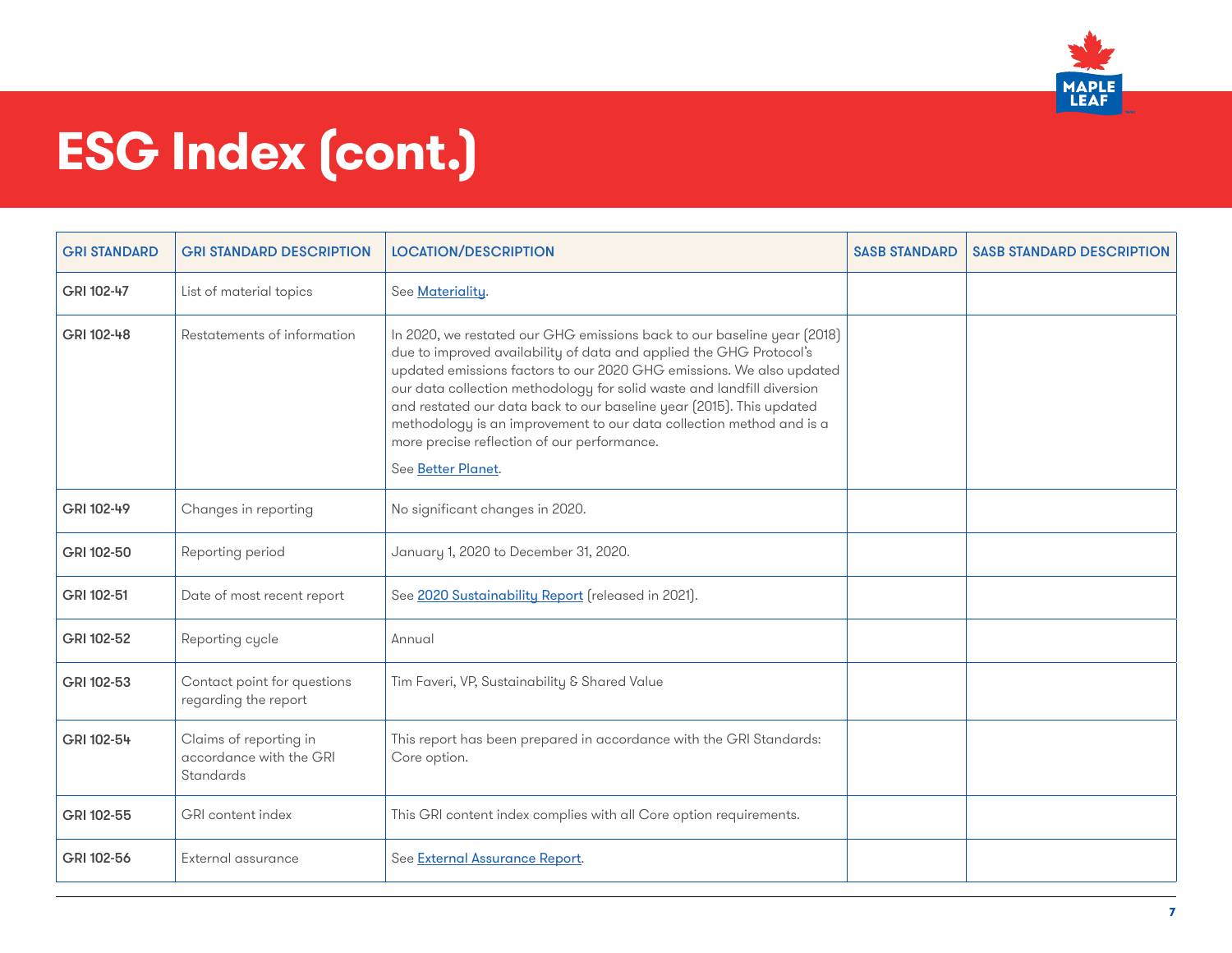

| <b>GRI STANDARD</b>         | <b>GRI STANDARD DESCRIPTION</b>                                                      | <b>LOCATION/DESCRIPTION</b>                                                                                                                                                                                                         | <b>SASB STANDARD</b> | <b>SASB STANDARD DESCRIPTION</b> |
|-----------------------------|--------------------------------------------------------------------------------------|-------------------------------------------------------------------------------------------------------------------------------------------------------------------------------------------------------------------------------------|----------------------|----------------------------------|
| <b>ECONOMIC</b>             |                                                                                      |                                                                                                                                                                                                                                     |                      |                                  |
| <b>ECONOMIC PERFORMANCE</b> |                                                                                      |                                                                                                                                                                                                                                     |                      |                                  |
| N/A                         | Disclosure of Management<br>Approach                                                 | See Company Vision and Strategic Plan (2020 Annual Report to<br>Shareholders, page 2).<br>See Management's Discussion and Analysis (2020 Annual Report to<br>Shareholders, page 1).                                                 |                      |                                  |
| $201-1$                     | Direct economic value<br>generated and distributed                                   | See Consolidated Balance Sheets and Consolidated Statements of Net<br>Earnings (2020 Annual Report to Shareholders, pages 12-13).                                                                                                   |                      |                                  |
| $201-2$                     | Financial implications and<br>other risks and opportunities<br>due to climate change | See <b>Environment</b> [2020 Annual Report to Shareholders, page 17].<br>See Climate Change (2020 Annual Report to Shareholders, page 21).                                                                                          |                      |                                  |
| $201-3$                     | Defined benefit plan obligation<br>and other retirement plans                        | See Employee Benefit Plans (2020 Annual Report to Shareholders,<br>page 27).<br>See Employee Benefits (2020 Annual Report to Shareholders, page 67).                                                                                |                      |                                  |
| 201-4                       | Financial assistance received<br>from government                                     | See Employee Benefit Plans (2020 Annual Report to Shareholders,<br>page 27).<br>See Employee Benefits (2020 Annual Report to Shareholders, page 67).<br>See Government Incentives (2020 Annual Report to Shareholders,<br>page 83). |                      |                                  |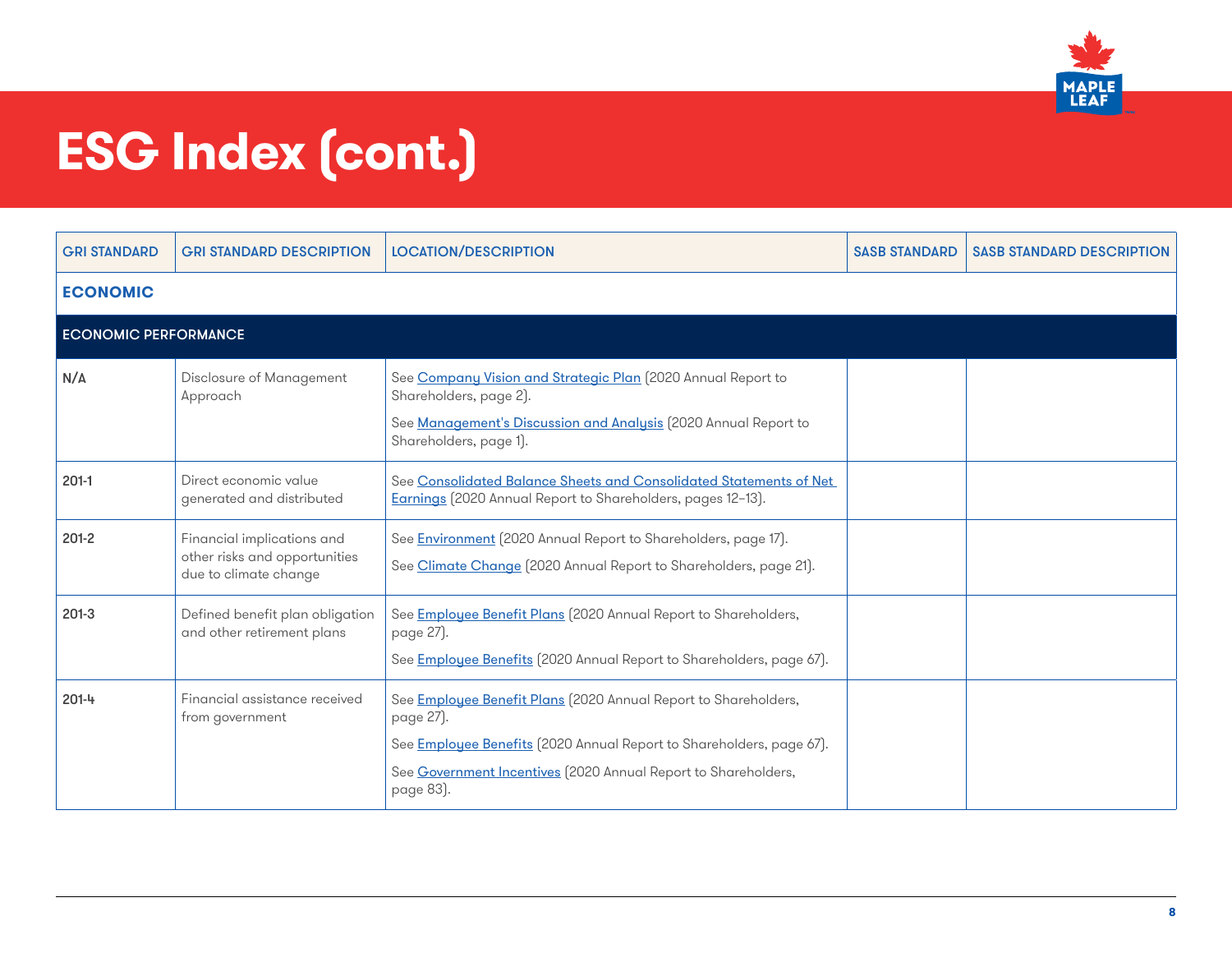

| <b>GRI STANDARD</b>              | <b>GRI STANDARD DESCRIPTION</b>                                                                 | <b>LOCATION/DESCRIPTION</b>                                                                                                                                                                                                                                                                                                              | <b>SASB STANDARD</b> | <b>SASB STANDARD DESCRIPTION</b> |
|----------------------------------|-------------------------------------------------------------------------------------------------|------------------------------------------------------------------------------------------------------------------------------------------------------------------------------------------------------------------------------------------------------------------------------------------------------------------------------------------|----------------------|----------------------------------|
| <b>MARKET PRESENCE</b>           |                                                                                                 |                                                                                                                                                                                                                                                                                                                                          |                      |                                  |
| 103                              | Disclosure of Management<br>Approach                                                            | See 2020 Annual Report to Shareholders.                                                                                                                                                                                                                                                                                                  |                      |                                  |
| $202-1$                          | Ratios of standard entry level<br>by gender compared to local<br>minimum wage                   | The hourly rate for unionized employees is based on the collective<br>agreement and in all cases is at or above the minimum wage rate. For<br>non-union plants, an assessment/market survey is completed prior<br>to establishing rates to ensure we are competitive within the specific<br>market (including our unionized facilities). |                      |                                  |
| <b>INDIRECT ECONOMIC IMPACTS</b> |                                                                                                 |                                                                                                                                                                                                                                                                                                                                          |                      |                                  |
| 103                              | Disclosure of Management<br>Approach                                                            | See 2020 Annual Report to Shareholders.                                                                                                                                                                                                                                                                                                  |                      |                                  |
| 203-1                            | Infrastructure investments and<br>services supported                                            | See Capital Expenditures (2020 Annual Report to Shareholders, page 7)                                                                                                                                                                                                                                                                    |                      |                                  |
| <b>PROCUREMENT PRACTICES</b>     |                                                                                                 |                                                                                                                                                                                                                                                                                                                                          |                      |                                  |
| 103                              | Disclosure of Management<br>Approach                                                            | See Supply Chain.                                                                                                                                                                                                                                                                                                                        |                      |                                  |
| FP <sub>1</sub>                  | Percentage of purchased<br>volume from suppliers<br>compliant with company's<br>sourcing policy | See Supply Chain.                                                                                                                                                                                                                                                                                                                        |                      |                                  |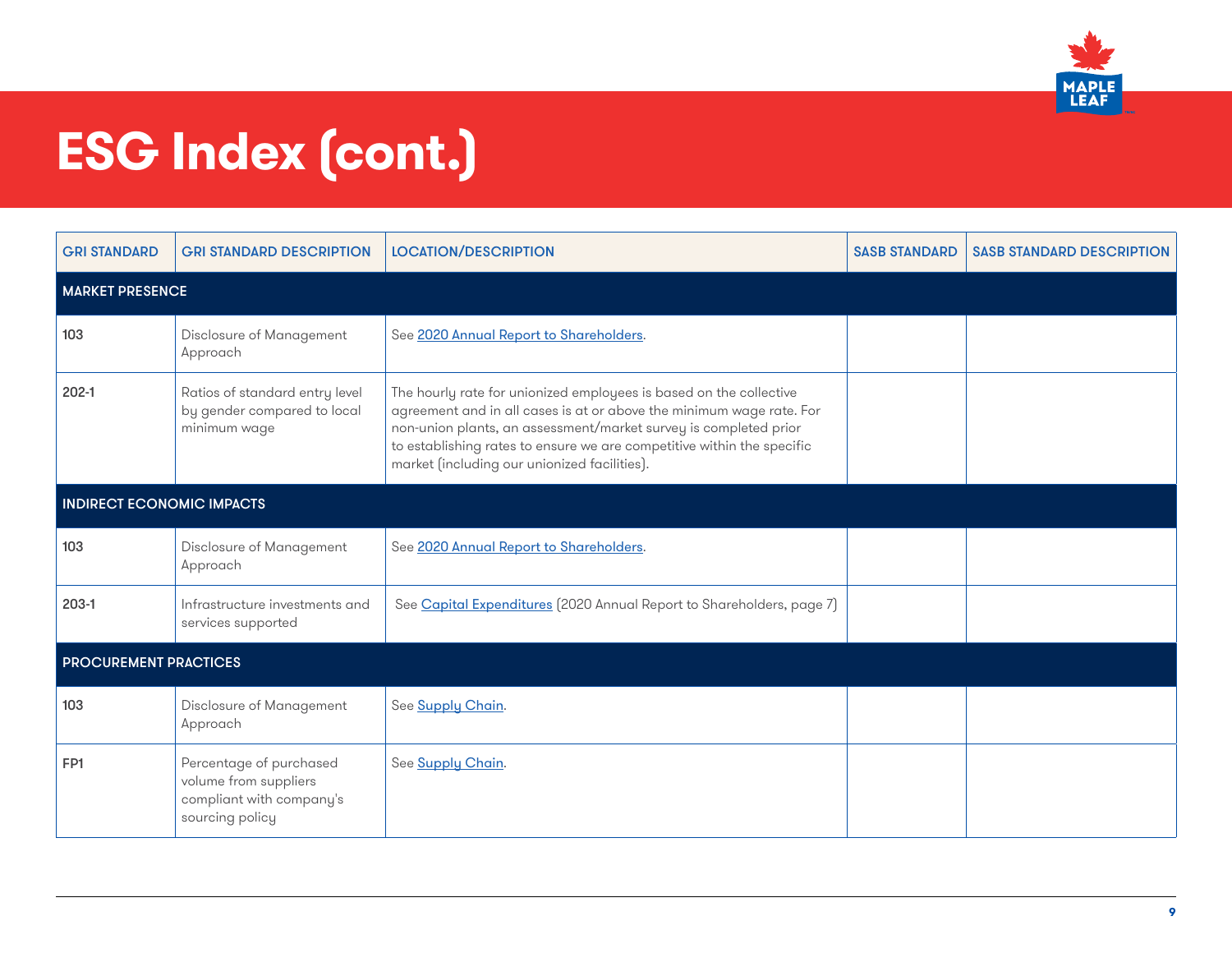

| <b>GRI STANDARD</b>    | <b>GRI STANDARD DESCRIPTION</b>                                                | <b>LOCATION/DESCRIPTION</b>                                                                                                       | <b>SASB STANDARD</b> | <b>SASB STANDARD DESCRIPTION</b> |
|------------------------|--------------------------------------------------------------------------------|-----------------------------------------------------------------------------------------------------------------------------------|----------------------|----------------------------------|
| <b>ANTI-CORRUPTION</b> |                                                                                |                                                                                                                                   |                      |                                  |
| 103                    | Disclosure of Management<br>Approach                                           | See Code of Business Conduct.                                                                                                     |                      |                                  |
| 205-1                  | Operations assessed for risks<br>related to corruption                         | See Code of Business Conduct.                                                                                                     |                      |                                  |
| 205-2                  | Communication and training<br>about anti-corruption policies<br>and procedures | See Code of Business Conduct.                                                                                                     |                      |                                  |
| 205-3                  | Confirmed incidents of<br>corruption and actions taken                         | There were no incidents of fraud or corruption in 2020.                                                                           |                      |                                  |
| <b>TAX</b>             |                                                                                |                                                                                                                                   |                      |                                  |
| 103                    | Disclosure of Management<br>Approach                                           | See Income Taxes (2020 Annual Report to Shareholders, page 5).<br>See Income Taxes (2020 Annual Report to Shareholders, page 58). |                      |                                  |
| $207-1$                | Approach to tax                                                                | See Income Taxes (2020 Annual Report to Shareholders, page 5).<br>See Income Taxes (2020 Annual Report to Shareholders, page 58). |                      |                                  |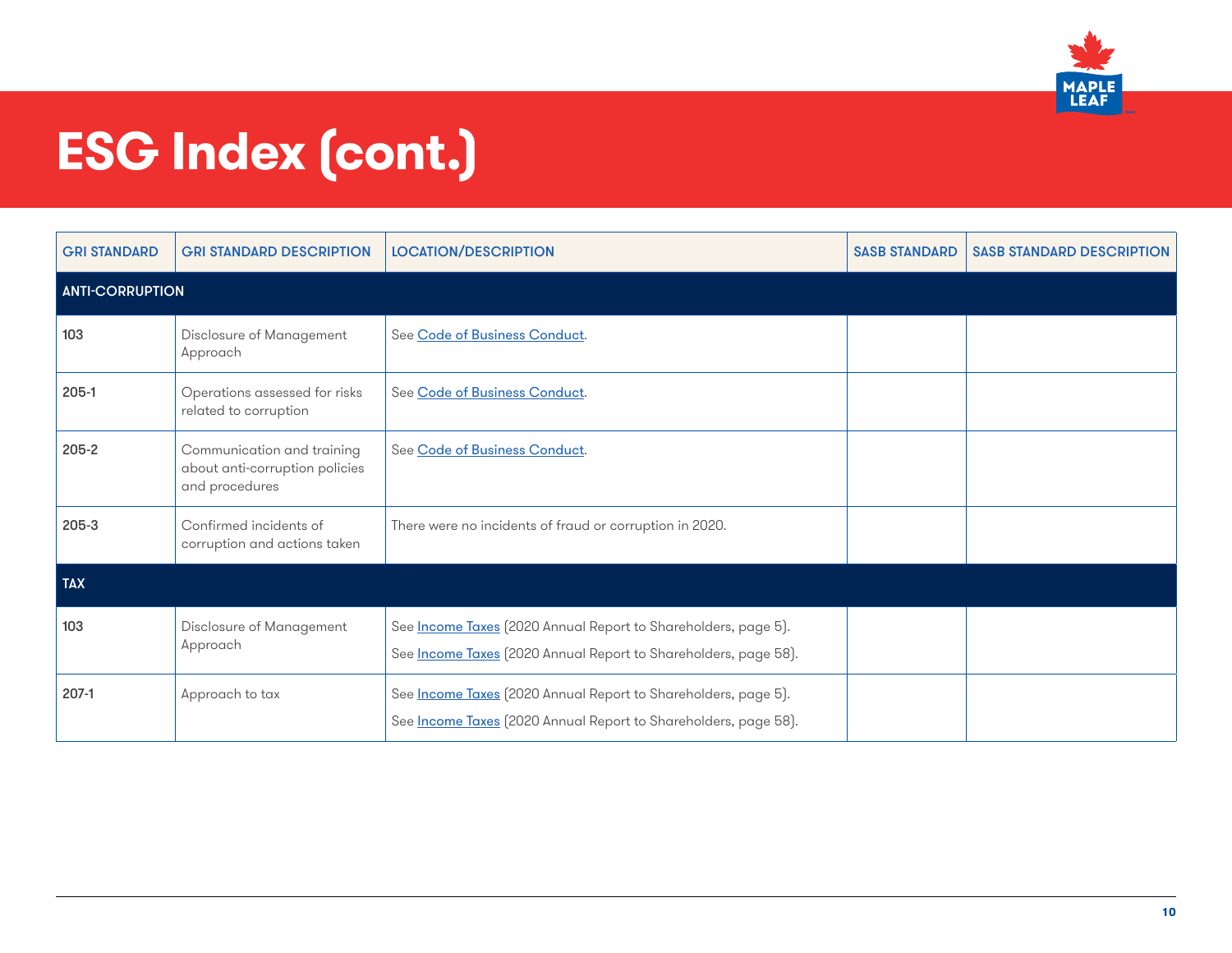

| <b>GRI STANDARD</b>  | <b>GRI STANDARD DESCRIPTION</b>               | <b>LOCATION/DESCRIPTION</b>                                                                                                                                                                                                                                                                                                        | <b>SASB STANDARD</b> | <b>SASB STANDARD DESCRIPTION</b>                                                                            |
|----------------------|-----------------------------------------------|------------------------------------------------------------------------------------------------------------------------------------------------------------------------------------------------------------------------------------------------------------------------------------------------------------------------------------|----------------------|-------------------------------------------------------------------------------------------------------------|
| <b>ENVIRONMENTAL</b> |                                               |                                                                                                                                                                                                                                                                                                                                    |                      |                                                                                                             |
| <b>ENERGY</b>        |                                               |                                                                                                                                                                                                                                                                                                                                    |                      |                                                                                                             |
| 103                  | Disclosure of Management<br>Approach          | See Better Planet.<br>See Environmental Sustainability Commitment.<br>See Environment (2020 Annual Report to Shareholders, page 17).<br>See Climate Change (2020 Annual Report to Shareholders, page 21).<br>See Carbon and Energy.                                                                                                | FB-MP-130a.1         | FB-MP-130a.1: [1] Total energy<br>consumed, (2) percentage<br>grid electricity, [3] percentage<br>renewable |
| $302 - 1$            | Energy consumption within the<br>organization | Electricity (MWh): 385,404<br>Natural gas (m <sup>3</sup> ): 60,275,214<br>See Environmental Footprint Performance Summary.                                                                                                                                                                                                        | FB-MP-130a.1         | FB-MP-130a.1: (1) Total energy<br>consumed, (2) percentage<br>grid electricity, (3) percentage<br>renewable |
| $302 - 3$            | Energy intensity                              | Electricity (MWh/1,000 kg of production): 0.54<br>Natural gas (m <sup>3</sup> /1,000 kg of production): 84.76<br>See Environmental Footprint Performance Summary.                                                                                                                                                                  |                      |                                                                                                             |
| $302 - 4$            | Reduction of energy<br>consumption            | Electricity intensity (MWh/1,000 kg of product produced): Our electricity<br>intensity decreased by 25.9% from a 2014 baseline.<br>Natural gas intensity (m <sup>3</sup> /1,000 kg of product produced): Our natural<br>gas intensity decreased by 19.5% from a 2014 baseline.<br>See Environmental Footprint Performance Summary. |                      |                                                                                                             |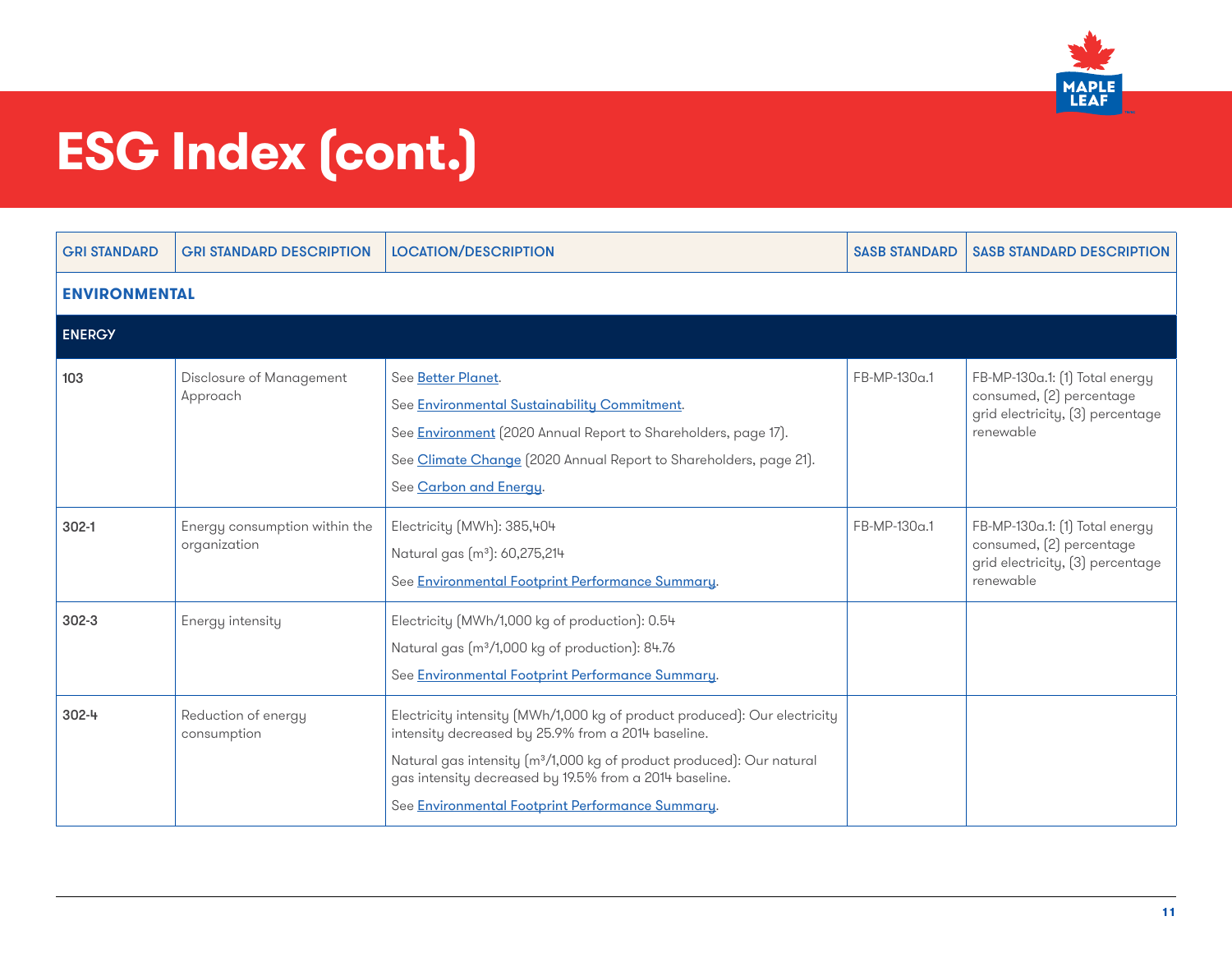

| <b>GRI STANDARD</b>        | <b>GRI STANDARD DESCRIPTION</b>                 | <b>LOCATION/DESCRIPTION</b>                                                                                                                                                                                                    | <b>SASB STANDARD</b>                         | <b>SASB STANDARD DESCRIPTION</b>                                                                                                                                                                                                                                                                                                                                                                  |
|----------------------------|-------------------------------------------------|--------------------------------------------------------------------------------------------------------------------------------------------------------------------------------------------------------------------------------|----------------------------------------------|---------------------------------------------------------------------------------------------------------------------------------------------------------------------------------------------------------------------------------------------------------------------------------------------------------------------------------------------------------------------------------------------------|
| <b>WATER AND EFFLUENTS</b> |                                                 |                                                                                                                                                                                                                                |                                              |                                                                                                                                                                                                                                                                                                                                                                                                   |
| 103                        | Disclosure of Management<br>Approach            | See Better Planet.<br>See Environmental Sustainability Commitment.<br>See <b>Environment</b> [2020 Annual Report to Shareholders, page 17].<br>See Climate Change [2020 Annual Report to Shareholders, page 21].<br>See Water. | FB-MP-140a.1<br>FB-MP-140a.2                 | FB-MP-140a.1: (1) Total water<br>withdrawn, [2] total water<br>consumed, percentage of<br>each in regions with High<br>or Extremely High Baseline<br><b>Water Stress</b><br>FB-MP-140a.2: Description of<br>water management risks and<br>discussion of strategies and<br>practices to mitigate those risks                                                                                       |
| $303-1$                    | Interactions with water as a<br>shared resource | See Water.                                                                                                                                                                                                                     | FB-MP-140a.2<br>FB-MP-440a.1<br>FB-MP-440a.2 | FB-MP-140a.2: Description of<br>water management risks and<br>discussion of strategies and<br>practices to mitigate those risks<br>FB-MP-440a.1: Percentage<br>of animal feed sourced from<br>regions with High or Extremely<br>High Baseline Water Stress<br>FB-MP-440a.2: Percentage<br>of contracts with producers<br>located in regions with High or<br><b>Extremely High Baseline Stress</b> |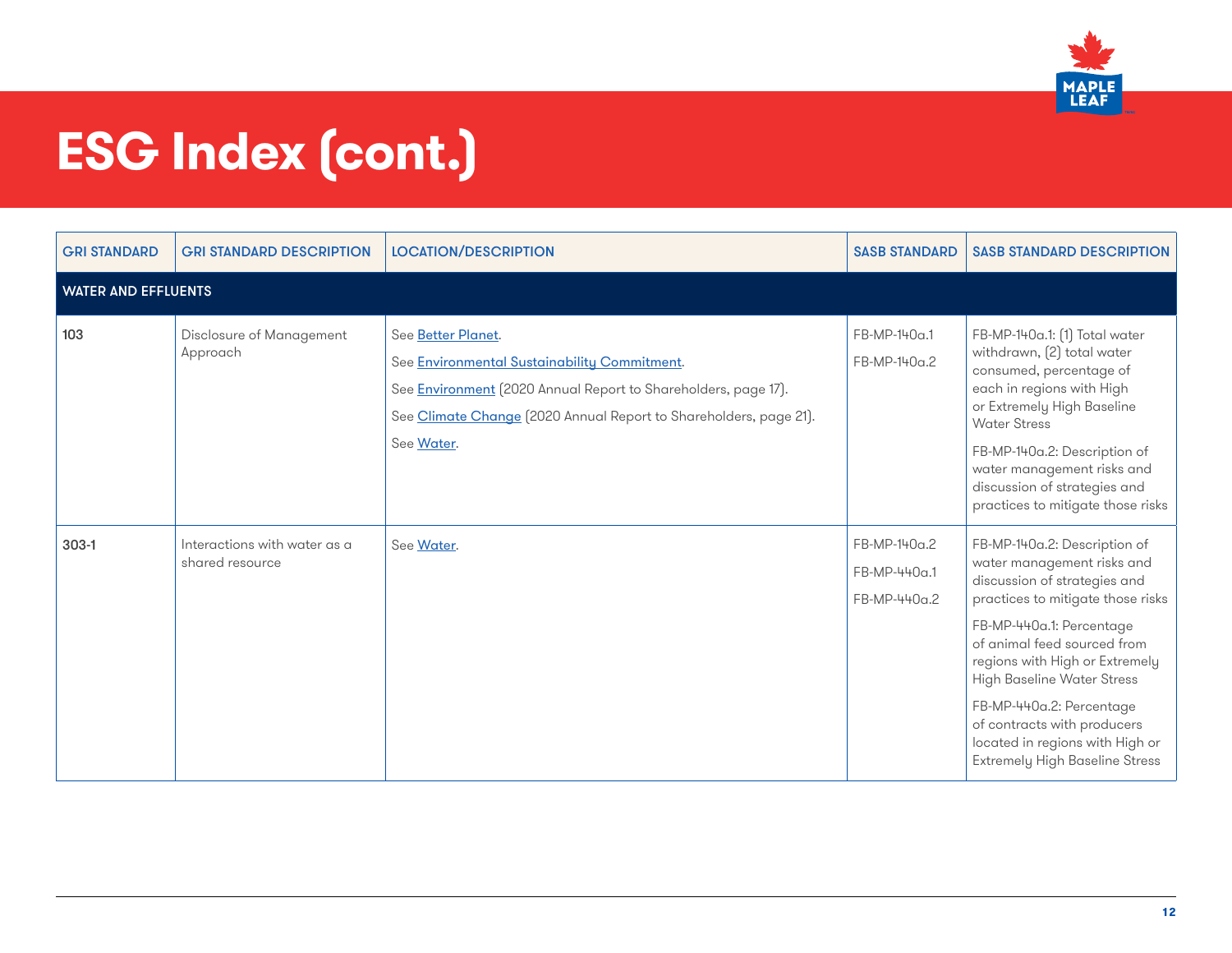

| <b>GRI STANDARD</b> | <b>GRI STANDARD DESCRIPTION</b>                  | <b>LOCATION/DESCRIPTION</b>                                                                                                                                                                                                                                                                                                                                                                                                                                         | <b>SASB STANDARD</b>         | <b>SASB STANDARD DESCRIPTION</b>                                                                                                                                                                                                                                                                            |
|---------------------|--------------------------------------------------|---------------------------------------------------------------------------------------------------------------------------------------------------------------------------------------------------------------------------------------------------------------------------------------------------------------------------------------------------------------------------------------------------------------------------------------------------------------------|------------------------------|-------------------------------------------------------------------------------------------------------------------------------------------------------------------------------------------------------------------------------------------------------------------------------------------------------------|
| $303 - 2$           | Management of water<br>discharge-related impacts | See Water.                                                                                                                                                                                                                                                                                                                                                                                                                                                          | FB-MP-140a.1<br>FB-MP-140a.2 | FB-MP-140a.1: (1) Total water<br>withdrawn, (2) total water<br>consumed, percentage of<br>each in regions with High or<br>Extremely High Baseline Water<br><b>Stress</b><br>FB-MP-140a.2: Description of<br>water management risks and<br>discussion of strategies and<br>practices to mitigate those risks |
| $303-3$             | Water withdrawals                                | 8,874,482 m <sup>3</sup> [8,879 ML] of water was withdrawn in 2020. All but one of<br>our manufacturing facilities and one of our distribution centres draw<br>and discharge water using municipal sources. The majority of our barns<br>and feed mills use well water due to their rural locations.<br>Municipal water withdrawal: 6,309,891 m <sup>3</sup><br>Well water withdrawal: 2,564,591 m <sup>3</sup><br>See Environmental Footprint Performance Summary. | FB-MP-140a.1                 | FB-MP-140a.1: [1] Total water<br>withdrawn, [2] total water<br>consumed, percentage of<br>each in regions with High or<br>Extremely High Baseline Water<br><b>Stress</b>                                                                                                                                    |
| 303-5               | Water consumption                                | 8,874,482 m <sup>3</sup> (8,879 ML) of water was consumed in 2020.<br>See Environmental Footprint Performance Summary.                                                                                                                                                                                                                                                                                                                                              | FB-MP-140a.1                 | FB-MP-140a.1: [1] Total water<br>withdrawn, (2) total water<br>consumed, percentage of<br>each in regions with High or<br>Extremely High Baseline Water<br><b>Stress</b>                                                                                                                                    |
| <b>BIODIVERSITY</b> |                                                  |                                                                                                                                                                                                                                                                                                                                                                                                                                                                     |                              |                                                                                                                                                                                                                                                                                                             |
| 103                 | Disclosure of Management<br>Approach             | See Better Planet.                                                                                                                                                                                                                                                                                                                                                                                                                                                  |                              |                                                                                                                                                                                                                                                                                                             |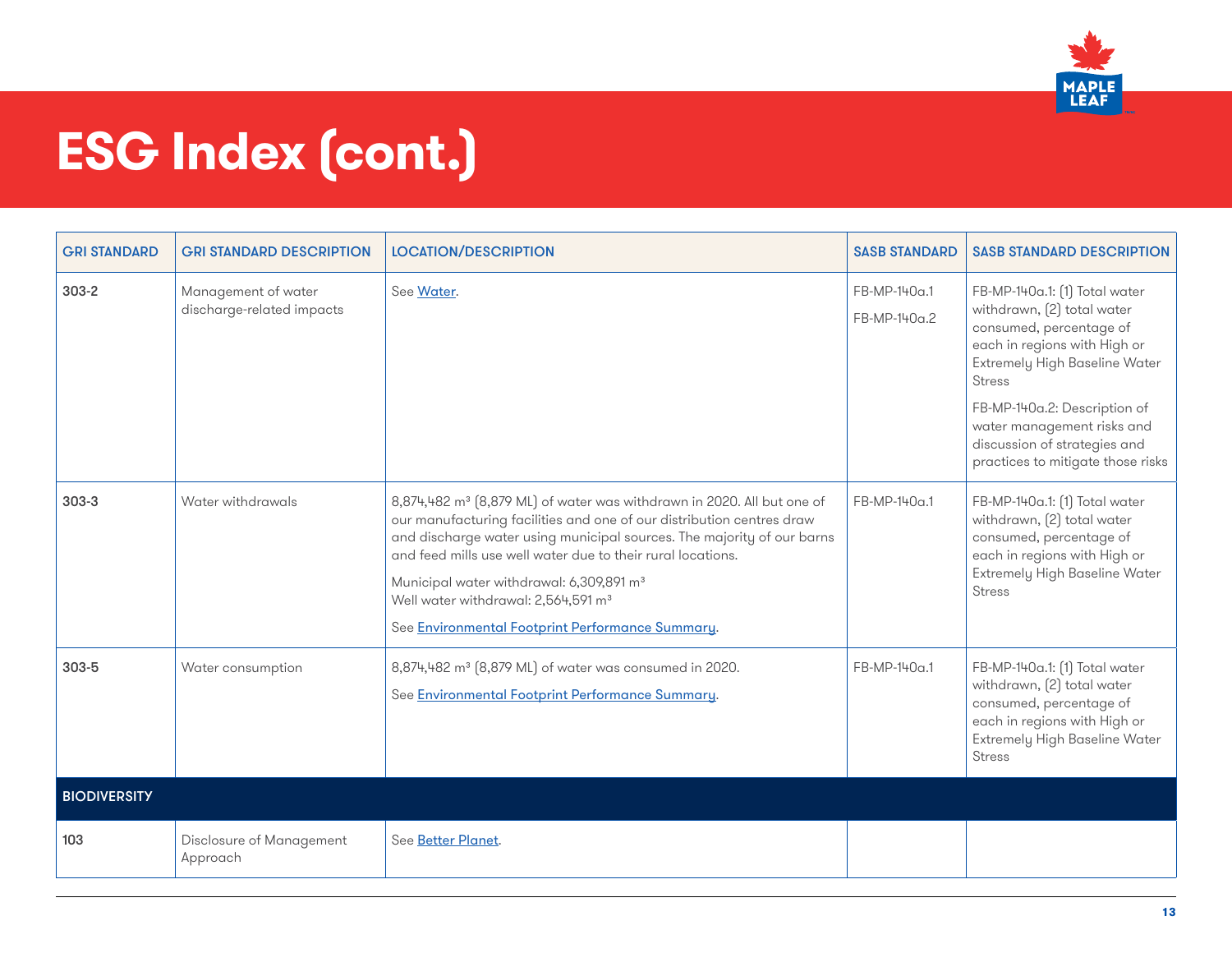

| <b>GRI STANDARD</b> | <b>GRI STANDARD DESCRIPTION</b>                                                                                                                       | <b>LOCATION/DESCRIPTION</b>                                                                                                                                                                                                                | <b>SASB STANDARD</b>         | <b>SASB STANDARD DESCRIPTION</b>                                                                                                                                                                                                                           |
|---------------------|-------------------------------------------------------------------------------------------------------------------------------------------------------|--------------------------------------------------------------------------------------------------------------------------------------------------------------------------------------------------------------------------------------------|------------------------------|------------------------------------------------------------------------------------------------------------------------------------------------------------------------------------------------------------------------------------------------------------|
| $304-1$             | Operational sites owned,<br>leased, managed in, or<br>adjacent to, protected areas<br>and areas of high biodiversity<br>value outside protected areas | Maple Leaf Foods' operations comprise a mixture of urban and<br>rural locations. To date, we have not screened our sites from a high<br>biodiversity value perspective.                                                                    |                              |                                                                                                                                                                                                                                                            |
| <b>EMISSIONS</b>    |                                                                                                                                                       |                                                                                                                                                                                                                                            |                              |                                                                                                                                                                                                                                                            |
| 103                 | Disclosure of Management<br>Approach                                                                                                                  | See Better Planet.<br>See Environmental Sustainability Commitment.<br>See <b>Environment</b> (2020 Annual Report to Shareholders, page 17).<br>See Climate Change (2020 Annual Report to Shareholders, page 21).<br>See Carbon and Energy. | FB-MP-110a.1<br>FB-MP-110a.2 | FB-MP-110a.1: Gross global<br>Scope 1 emissions<br>FB-MP-110a.2: Discussion of<br>long-term and short-term<br>strategy or plan to manage<br>Scope 1 emissions, emissions<br>reduction targets, and an<br>analysis of performance<br>against those targets. |
| 305-1               | Direct (Scope 1) GHG emissions                                                                                                                        | 302,396 CO <sub>2</sub> e (tonnes)<br>See Environmental Footprint Performance Summary.<br>See Carbon and Energy.                                                                                                                           | FB-MP-110a.1<br>FB-MP-110a.2 | FB-MP-110a.1: Gross global<br>Scope 1 emissions<br>FB-MP-110a.2: Discussion of<br>long-term and short-term<br>strategy or plan to manage<br>Scope 1 emissions, emissions<br>reduction targets, and an<br>analysis of performance<br>against those targets. |
| 305-2               | Energy indirect (Scope 2) GHG<br>emissions                                                                                                            | 30,674 CO <sub>2</sub> e (tonnes)<br>See Environmental Footprint Performance Summary.                                                                                                                                                      |                              |                                                                                                                                                                                                                                                            |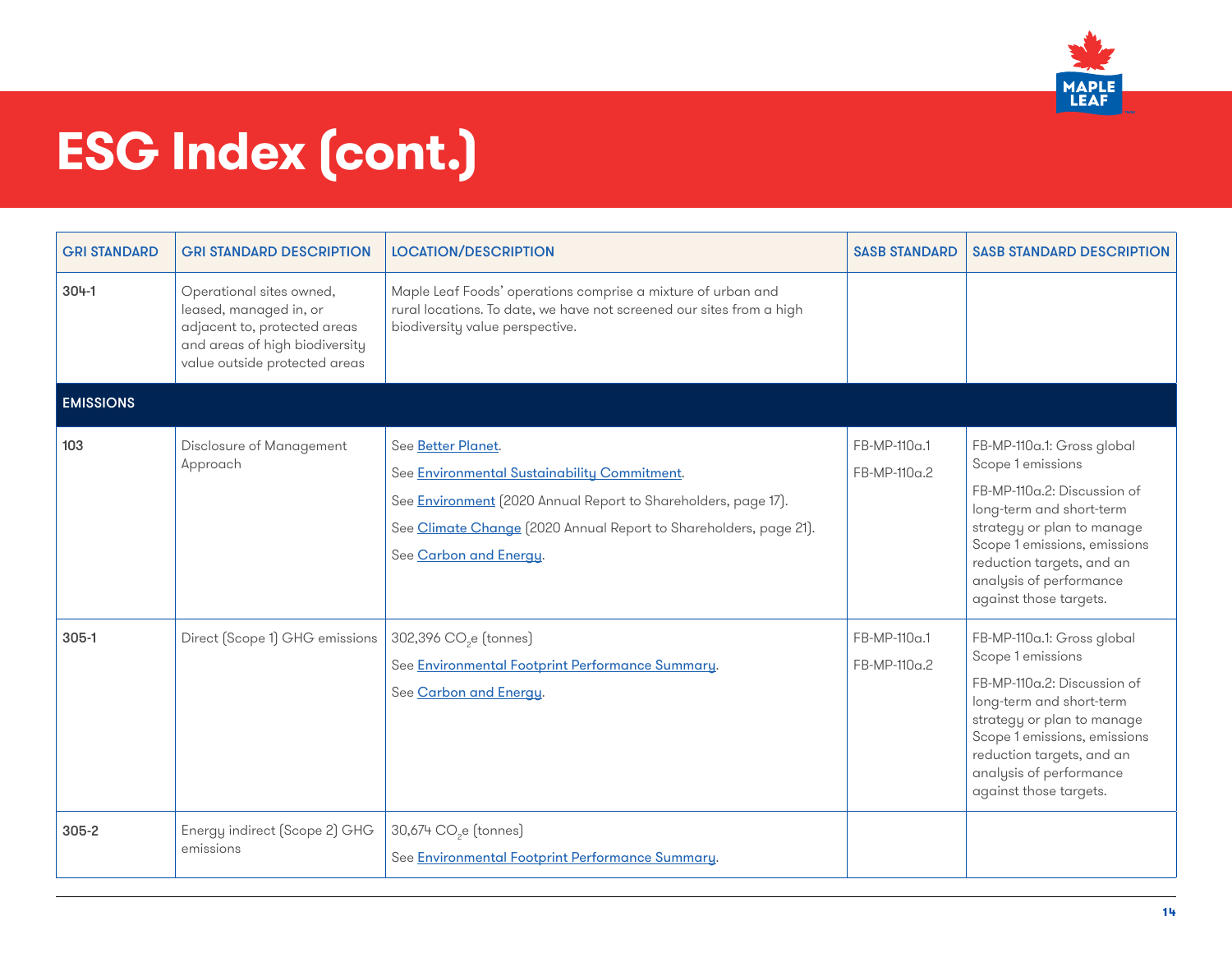

| <b>GRI STANDARD</b> | <b>GRI STANDARD DESCRIPTION</b>                                                      | <b>LOCATION/DESCRIPTION</b>                                                                                                                                                                                                  | <b>SASB STANDARD</b>         | <b>SASB STANDARD DESCRIPTION</b>                                                                                                                                                                                                                           |
|---------------------|--------------------------------------------------------------------------------------|------------------------------------------------------------------------------------------------------------------------------------------------------------------------------------------------------------------------------|------------------------------|------------------------------------------------------------------------------------------------------------------------------------------------------------------------------------------------------------------------------------------------------------|
| 305-3               | Other indirect (Scope 3) GHG<br>emissions                                            | 1,505,959 CO <sub>2</sub> e (tonnes)<br>See Environmental Footprint Performance Summary.<br>See Carbon and Energy.                                                                                                           | FB-MP-160a.1                 | FB-MP-160a.1: Amount of animal<br>litter and manure generated,<br>percentage managed<br>according to a nutrient<br>management plan                                                                                                                         |
| $305 - 4$           | GHG emissions intensity                                                              | Scope 1 & 2 (CO <sub>2</sub> e/1,000 kg of product produced): 0.22<br>Scope 3 (CO <sub>2</sub> e/1,000 kg of product produced): 0.99                                                                                         | FB-MP-110a.1<br>FB-MP-110a.2 | FB-MP-110a.1: Gross global<br>Scope 1 emissions<br>FB-MP-110a.2: Discussion of<br>long-term and short-term<br>strategy or plan to manage<br>Scope 1 emissions, emissions<br>reduction targets, and an<br>analysis of performance<br>against those targets. |
| 305-5               | Reduction of GHG emissions                                                           | Our SBT GHG Scope 1 & 2 absolution reduction is 1.77% from a 2018<br>baseline.<br>Our SBT GHG Scope 3 emissions intensity has improved by 1.96% from<br>a 2018 baseline.<br>See Environmental Footprint Performance Summary. |                              |                                                                                                                                                                                                                                                            |
| 305-7               | Nitrogen-oxides (Nox), sulfur<br>oxides (SOx) and other<br>significant air emissions | See Environmental Compliance Reports.                                                                                                                                                                                        |                              |                                                                                                                                                                                                                                                            |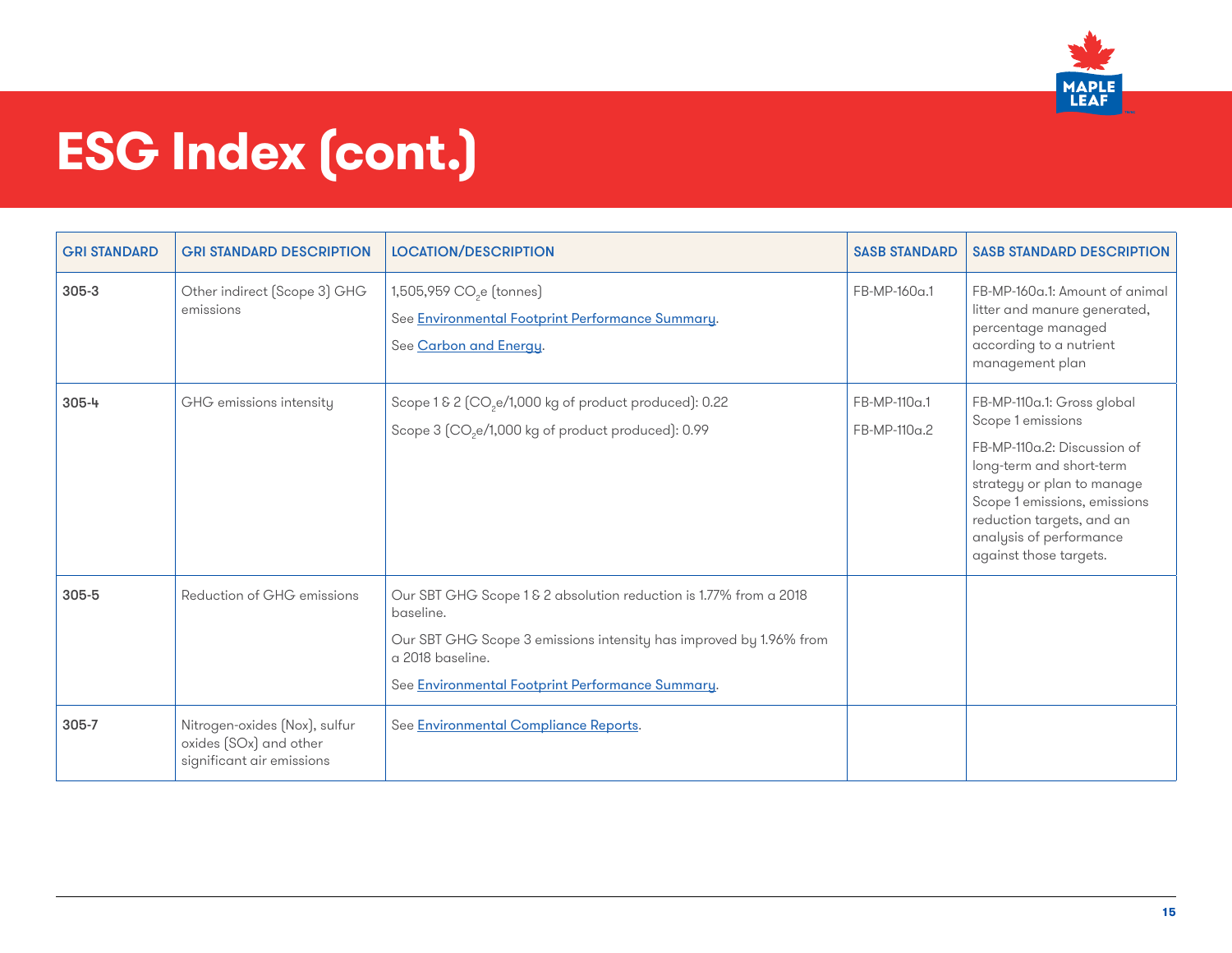

| <b>GRI STANDARD</b> | <b>GRI STANDARD DESCRIPTION</b>                              | <b>LOCATION/DESCRIPTION</b>                                                                                                                                                                                                                                                               | <b>SASB STANDARD</b> | <b>SASB STANDARD DESCRIPTION</b> |
|---------------------|--------------------------------------------------------------|-------------------------------------------------------------------------------------------------------------------------------------------------------------------------------------------------------------------------------------------------------------------------------------------|----------------------|----------------------------------|
| <b>WASTE</b>        |                                                              |                                                                                                                                                                                                                                                                                           |                      |                                  |
| 103                 | Disclosure of Management<br>Approach                         | See Better Planet.<br>See Environmental Sustainability Commitment.<br>See <b>Environment</b> (2020 Annual Report to Shareholders, page 17).<br>See Climate Change (2020 Annual Report to Shareholders, page 21).<br>See Solid Waste.                                                      |                      |                                  |
| 306-1               | Waste generation and<br>significant waste-related<br>impacts | See Solid Waste.<br>See Climate Change (2020 Annual Report to Shareholders, page 21).                                                                                                                                                                                                     |                      |                                  |
| 306-2               | Management of significant<br>waste-related impacts           | See Solid Waste.<br>See Climate Change (2020 Annual Report to Shareholders, page 21).                                                                                                                                                                                                     |                      |                                  |
| $306 - 3$           | Waste generated                                              | Total waste generated in 2020: 250,208 MT<br>Recycled: 229,296 MT<br>Disposed/landfill: 20,912 MT                                                                                                                                                                                         |                      |                                  |
| 306-4               | Waste diverted from disposal                                 | Recycled: 229,296 MT<br>Organics: 204,788 MT (89.3%)<br>Paper fibres: 3,631 MT (1.6%)<br>Food grease: 19,676 MT (8.58%)<br>Plastics: 195 MT (0.85%)<br>Metals, glass, bottles and cans: 63.4 MT (0.02%)<br>E-waste: 2.95 MT (0.001%)<br>Wood: 25.7 MT (0.01%)<br>Other: 914.04 MT (0.40%) |                      |                                  |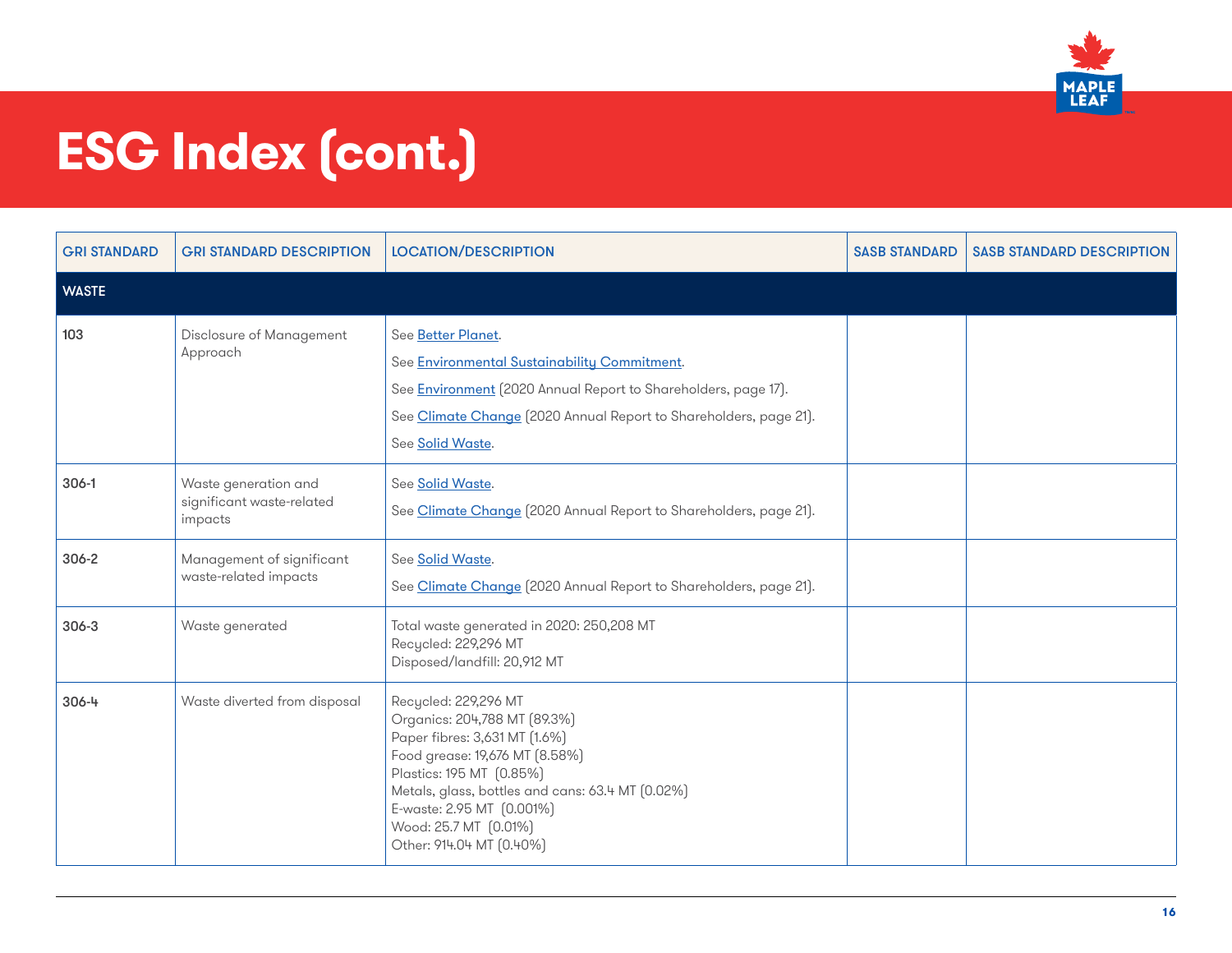

| <b>GRI STANDARD</b>               | <b>GRI STANDARD DESCRIPTION</b>                                     | <b>LOCATION/DESCRIPTION</b>                                                                                                  | <b>SASB STANDARD</b> | <b>SASB STANDARD DESCRIPTION</b>                                                                                     |  |
|-----------------------------------|---------------------------------------------------------------------|------------------------------------------------------------------------------------------------------------------------------|----------------------|----------------------------------------------------------------------------------------------------------------------|--|
| 306-5                             | Waste directed to disposal                                          | Disposed/landfill: 20,912 MT<br>Solid waste: 13,128 MT (63%)<br>Grease (DAF sludge): 7,043 MT (33%)<br>Organics: 741 MT (4%) |                      |                                                                                                                      |  |
| <b>ENVIRONMENTAL COMPLIANCE</b>   |                                                                     |                                                                                                                              |                      |                                                                                                                      |  |
| 103                               | Disclosure of Management<br>Approach                                | See Better Planet.<br>See <b>Environmental Compliance Reports.</b>                                                           |                      |                                                                                                                      |  |
| $307-1$                           | Non-compliance with<br>environmental laws<br>and regulations        | There were no significant fines or non-monetary sanctions in 2020.                                                           | FB-MP-140a.3         | FB-MP-140a.3: Number of<br>incidents of non-compliance<br>with water quality permits,<br>standards, and regulations. |  |
| SUPPLIER ENVIRONMENTAL ASSESSMENT |                                                                     |                                                                                                                              |                      |                                                                                                                      |  |
| 103                               | Disclosure of Management<br>Approach                                | See Supply Chain.                                                                                                            |                      |                                                                                                                      |  |
| 308-1                             | New suppliers that were<br>screened using environmental<br>criteria | See Supply Chain.                                                                                                            |                      |                                                                                                                      |  |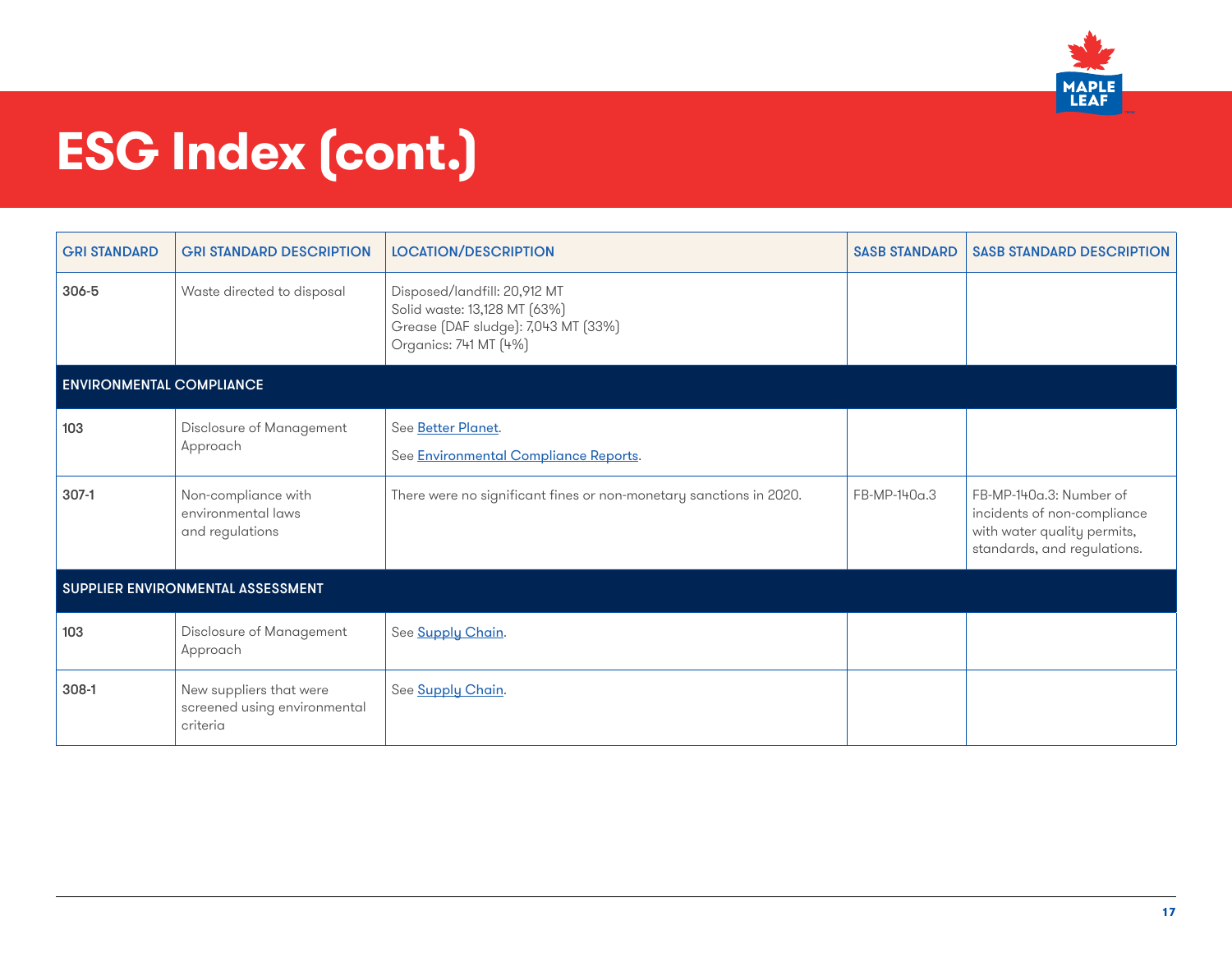

| <b>GRI STANDARD</b>                             | <b>GRI STANDARD DESCRIPTION</b>           | <b>LOCATION/DESCRIPTION</b>                                                                                                                                                                                                                                                                                                                                                                                                                                                                 | <b>SASB STANDARD</b> | <b>SASB STANDARD DESCRIPTION</b> |  |  |
|-------------------------------------------------|-------------------------------------------|---------------------------------------------------------------------------------------------------------------------------------------------------------------------------------------------------------------------------------------------------------------------------------------------------------------------------------------------------------------------------------------------------------------------------------------------------------------------------------------------|----------------------|----------------------------------|--|--|
| <b>SOCIAL: LABOUR PRACTICES AND DECENT WORK</b> |                                           |                                                                                                                                                                                                                                                                                                                                                                                                                                                                                             |                      |                                  |  |  |
| <b>EMPLOYMENT</b>                               |                                           |                                                                                                                                                                                                                                                                                                                                                                                                                                                                                             |                      |                                  |  |  |
| 103                                             | Disclosure of Management<br>Approach      | See Careers.<br>See How We Develop Our People.<br>See Leadership.<br>See Employee Benefit Plans (2020 Annual Report to Shareholders,<br>page 52).                                                                                                                                                                                                                                                                                                                                           |                      |                                  |  |  |
| $401 - 1$                                       | New employee hires &<br>employee turnover | a. We had 4,152 new employees (salary and hourly) in 2020.<br>Gender: Female: 1,681 (40%); Male: 2,471 (60%)<br>Age: Under 30: 2,153 (52%); 30-49: 1,574 (38%); 50+: 425 (10%)<br>Region: Canada: 3,899 [94%]; United States: 251 [6%];<br>International: 2 (0.05%)<br>b. We had 3,771 employees leave in 2020.<br>Gender: Female: 1,647 (44%); Male: 2,124 (56%)<br>Age: Under 30: 1,474 (39%); 30-49: 1,547 (41%); 50+: 750 (20%)<br>Region: Canada: 3,626 (96%); United States: 145 (4%) |                      |                                  |  |  |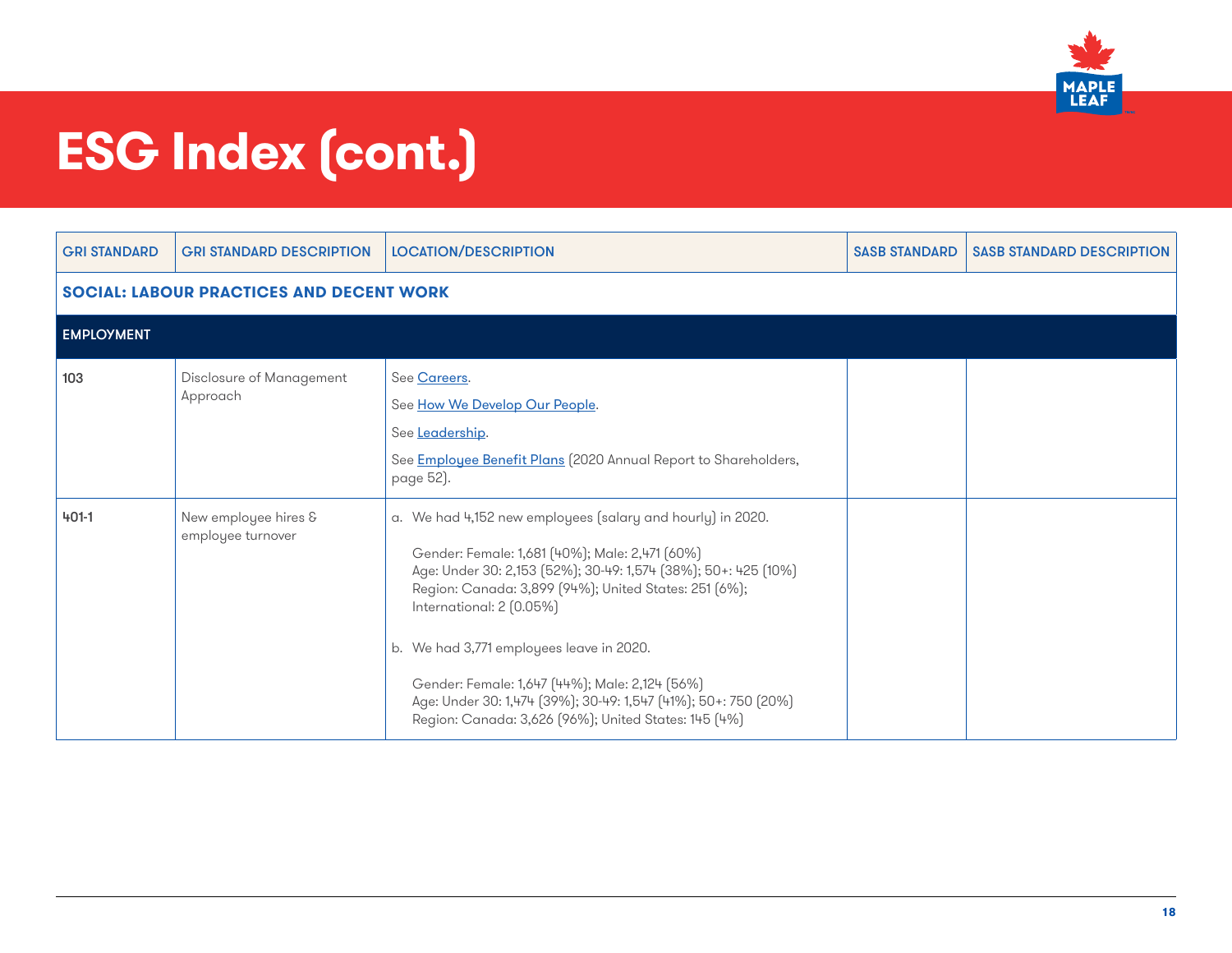

| <b>GRI STANDARD</b>         | <b>GRI STANDARD DESCRIPTION</b>                                                                                                           | <b>LOCATION/DESCRIPTION</b>                                                                                                                                                                                                                                                                                                                                                                                                                                                                                                                                                                                                                                                    | <b>SASB STANDARD</b> | <b>SASB STANDARD DESCRIPTION</b> |  |
|-----------------------------|-------------------------------------------------------------------------------------------------------------------------------------------|--------------------------------------------------------------------------------------------------------------------------------------------------------------------------------------------------------------------------------------------------------------------------------------------------------------------------------------------------------------------------------------------------------------------------------------------------------------------------------------------------------------------------------------------------------------------------------------------------------------------------------------------------------------------------------|----------------------|----------------------------------|--|
| $401 - 2$                   | Benefits provided to full-time<br>employees not provided to<br>temporary/part-time employees                                              | In Canada, all employees have access to Health & Dental and Employee<br>Assistance benefits if they are working at least 60% of a work week.<br>Full-time and part-time employees have access to Basic Life Insurance<br>and Optional Life Insurance. Depending on the length of their contract,<br>some temporary employees may qualify for Health & Dental and Basic<br>Life Insurance.<br>In the United States, all regular full-time and part-time employees<br>working at least 30 hours a week have access to Health, Vision,<br>Dental and Insurance benefits, as well as an Employee Assistance<br>Program (EAP). Temporary employees are not eligible to participate. |                      |                                  |  |
| LABOUR/MANAGEMENT RELATIONS |                                                                                                                                           |                                                                                                                                                                                                                                                                                                                                                                                                                                                                                                                                                                                                                                                                                |                      |                                  |  |
| 103                         | Disclosure of Management<br>Approach                                                                                                      | See Code of Business Conduct.                                                                                                                                                                                                                                                                                                                                                                                                                                                                                                                                                                                                                                                  |                      |                                  |  |
| $402 - 1$                   | Minimum notice periods<br>regarding operational changes                                                                                   | Notice periods can range from 24 hours to 90 days depending on<br>the severity and type of change and depending on the Collective<br>Bargaining Agreement.                                                                                                                                                                                                                                                                                                                                                                                                                                                                                                                     |                      |                                  |  |
| FP3                         | Labour/management relations<br>Percentage of working time<br>lost due to industrial dis-putes,<br>strikes and/or lock-outs, by<br>country | There was zero lost time in 2020 related to these factors.                                                                                                                                                                                                                                                                                                                                                                                                                                                                                                                                                                                                                     |                      |                                  |  |
|                             | <b>OCCUPATIONAL HEALTH &amp; SAFETY</b>                                                                                                   |                                                                                                                                                                                                                                                                                                                                                                                                                                                                                                                                                                                                                                                                                |                      |                                  |  |
| 103                         | Disclosure of Management<br>Approach                                                                                                      | See Occupational Health and Safety.<br>See Occupational Health & Safety Policy.                                                                                                                                                                                                                                                                                                                                                                                                                                                                                                                                                                                                |                      |                                  |  |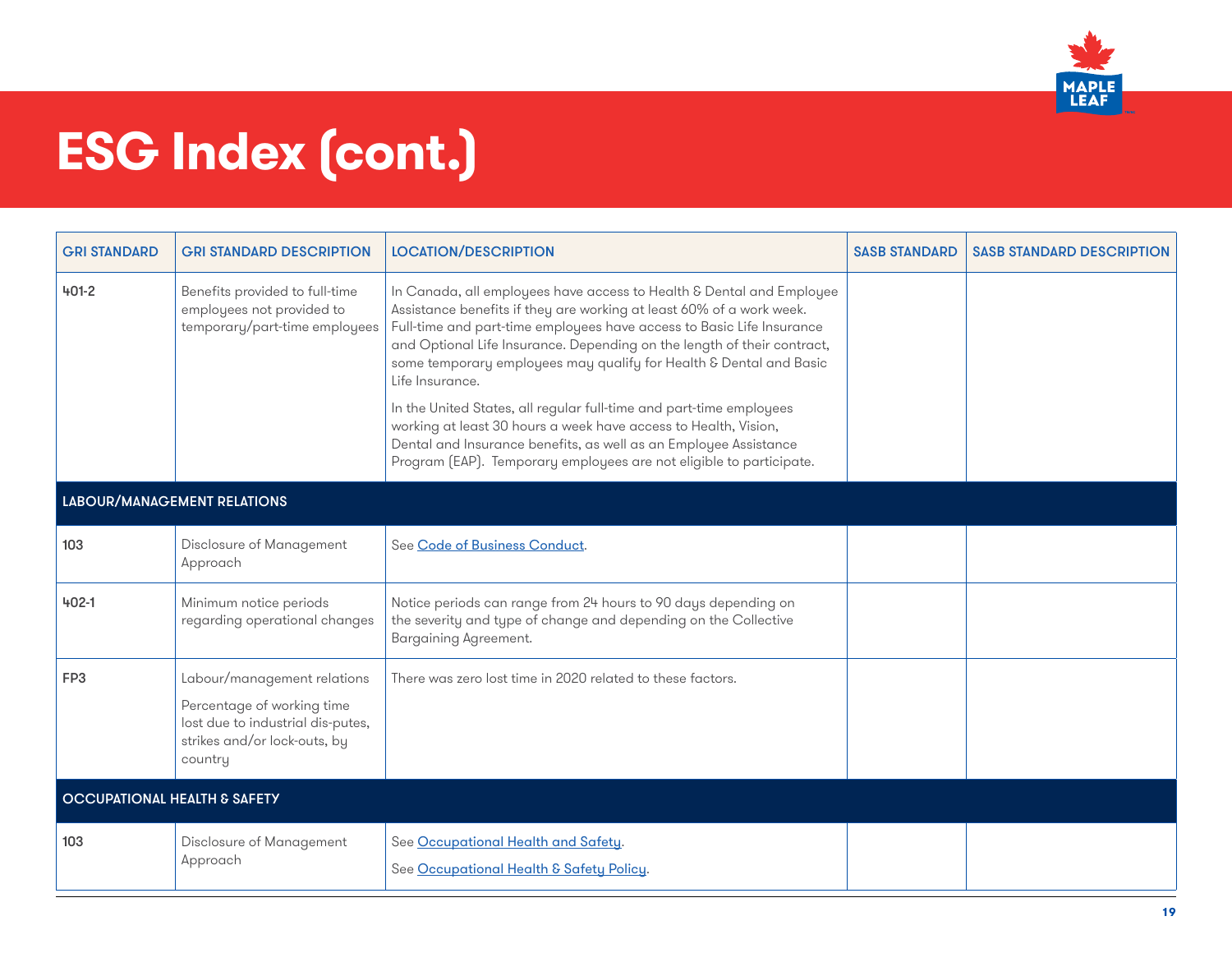

| <b>GRI STANDARD</b> | <b>GRI STANDARD DESCRIPTION</b>                                                                                        | <b>LOCATION/DESCRIPTION</b>         | <b>SASB STANDARD</b> | <b>SASB STANDARD DESCRIPTION</b>                                                                                              |
|---------------------|------------------------------------------------------------------------------------------------------------------------|-------------------------------------|----------------------|-------------------------------------------------------------------------------------------------------------------------------|
| $403 - 1$           | Occupational health & safety<br>management system                                                                      | See Occupational Health and Safety. | FB-MP-320a.2         | FB-MP-320a.2: Description of<br>efforts to assess, monitor and<br>mitigate acute and chronic<br>respiratory health conditions |
| $403 - 2$           | Hazard identification, risk<br>assessment, and incident<br>investigation                                               | See Occupational Health and Safety. |                      |                                                                                                                               |
| 403-3               | Occupational health services                                                                                           | See Occupational Health and Safety. |                      |                                                                                                                               |
| 403-4               | Worker participation,<br>consultation, and<br>communication on<br>occupational health and safety                       | See Occupational Health and Safety. |                      |                                                                                                                               |
| 403-5               | Worker training on<br>occupational health and safety                                                                   | See Occupational Health and Safety. |                      |                                                                                                                               |
| 403-6               | Promotion of worker health                                                                                             | See Occupational Health and Safety. |                      |                                                                                                                               |
| 403-7               | Prevention and mitigation of<br>occupational health and safety<br>impacts directly linked by<br>business relationships | See Occupational Health and Safety. |                      |                                                                                                                               |
| 403-8               | Workers covered by an<br>occupational health and safety<br>management system                                           | See Occupational Health and Safety. |                      |                                                                                                                               |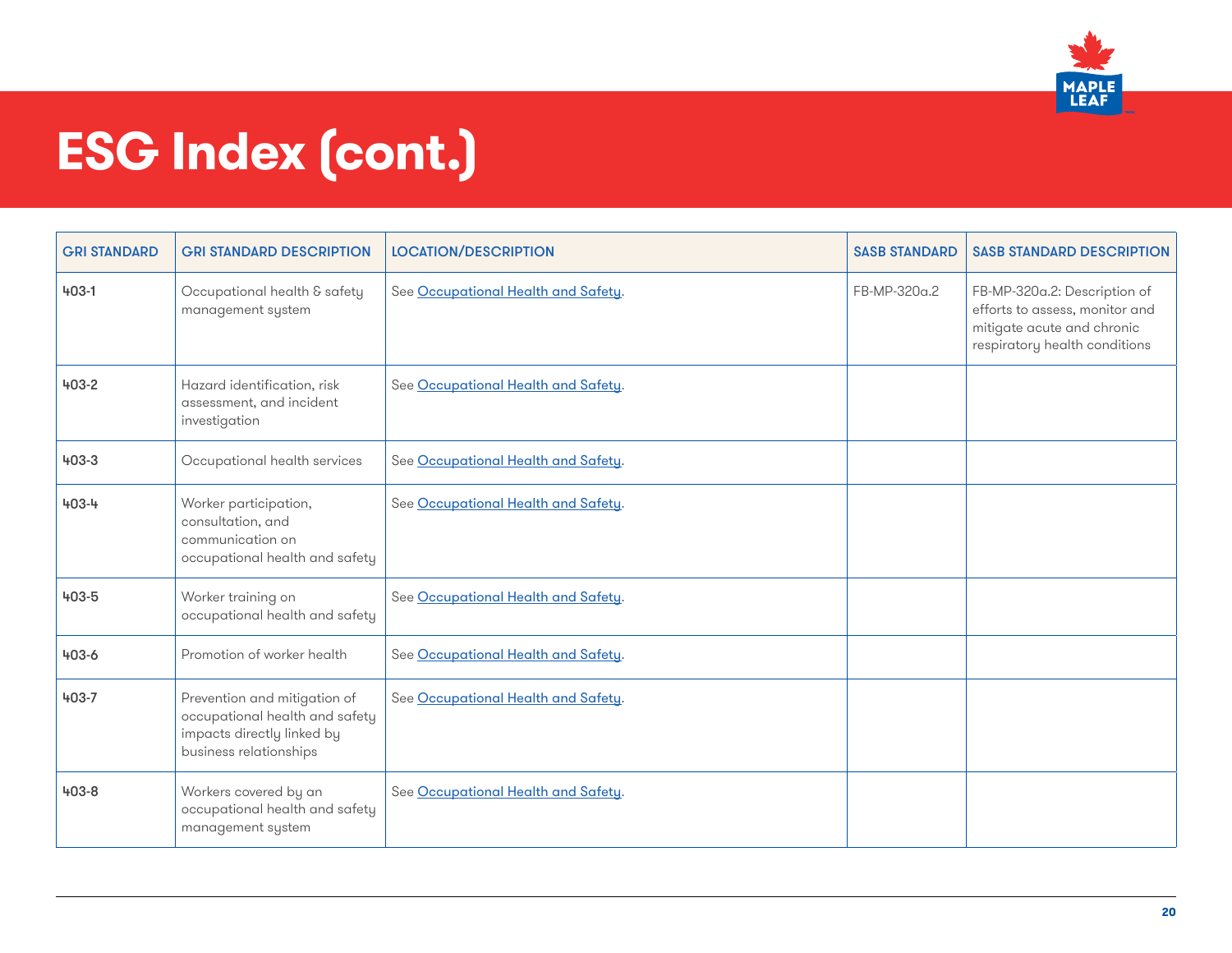

| <b>GRI STANDARD</b> | <b>GRI STANDARD DESCRIPTION</b> | <b>LOCATION/DESCRIPTION</b>                                                                                                                                                                                                                                                                                                                                                                                                                                                                                                                                                                                                                                                                                                                                                                                                                                               | <b>SASB STANDARD</b> | <b>SASB STANDARD DESCRIPTION</b>                                                    |
|---------------------|---------------------------------|---------------------------------------------------------------------------------------------------------------------------------------------------------------------------------------------------------------------------------------------------------------------------------------------------------------------------------------------------------------------------------------------------------------------------------------------------------------------------------------------------------------------------------------------------------------------------------------------------------------------------------------------------------------------------------------------------------------------------------------------------------------------------------------------------------------------------------------------------------------------------|----------------------|-------------------------------------------------------------------------------------|
| 403-9               | Work-related injuries           | a. For all employees:<br>The number and rate of fatalities as a result of work-related<br>injury: 0<br>ii. The number and rate of high-consequence work-related injuries<br>(excluding fatalities): 3<br>iii. The number and rate of recordable work-related injuries: 59<br>iv. The main types of work-related injury: lacerations<br>v. The number of hours worked: 24,659,677<br>b. For all workers who are not employees but whose work and/or<br>workplace is controlled by the organization:<br>The number and rate of fatalities as a result of work-related<br>injury: 0<br>ii. The number and rate of high-consequence work-related injuries<br>(excluding fatalities): 1<br>iii. The number and rate of recordable work-related injuries: 7<br>iv. The main types of work-related injury: lacerations<br>v. The number of hours worked: 1,439,620 (approximate) | FB-MP-320a.1         | FB-MP-320a.1: [1] Total<br>recordable incident rate (TRIR)<br>and (2) fatality rate |
| 403-10              | Work-related ill health         | a. For all employees:<br>The number of fatalities as a result of work-related ill health: 0<br>ii. The number of cases of recordable work-related ill health: 4<br>iii. The main types of work-related ill health: strains<br>b. For all workers who are not employees but whose work and/or<br>workplace is controlled by the organization:<br>The number of fatalities as a result of work-related ill health: 0<br>The number of cases of recordable work-related ill health: 0<br>ii.<br>iii. The main types of work-related ill health: not applicable                                                                                                                                                                                                                                                                                                               |                      |                                                                                     |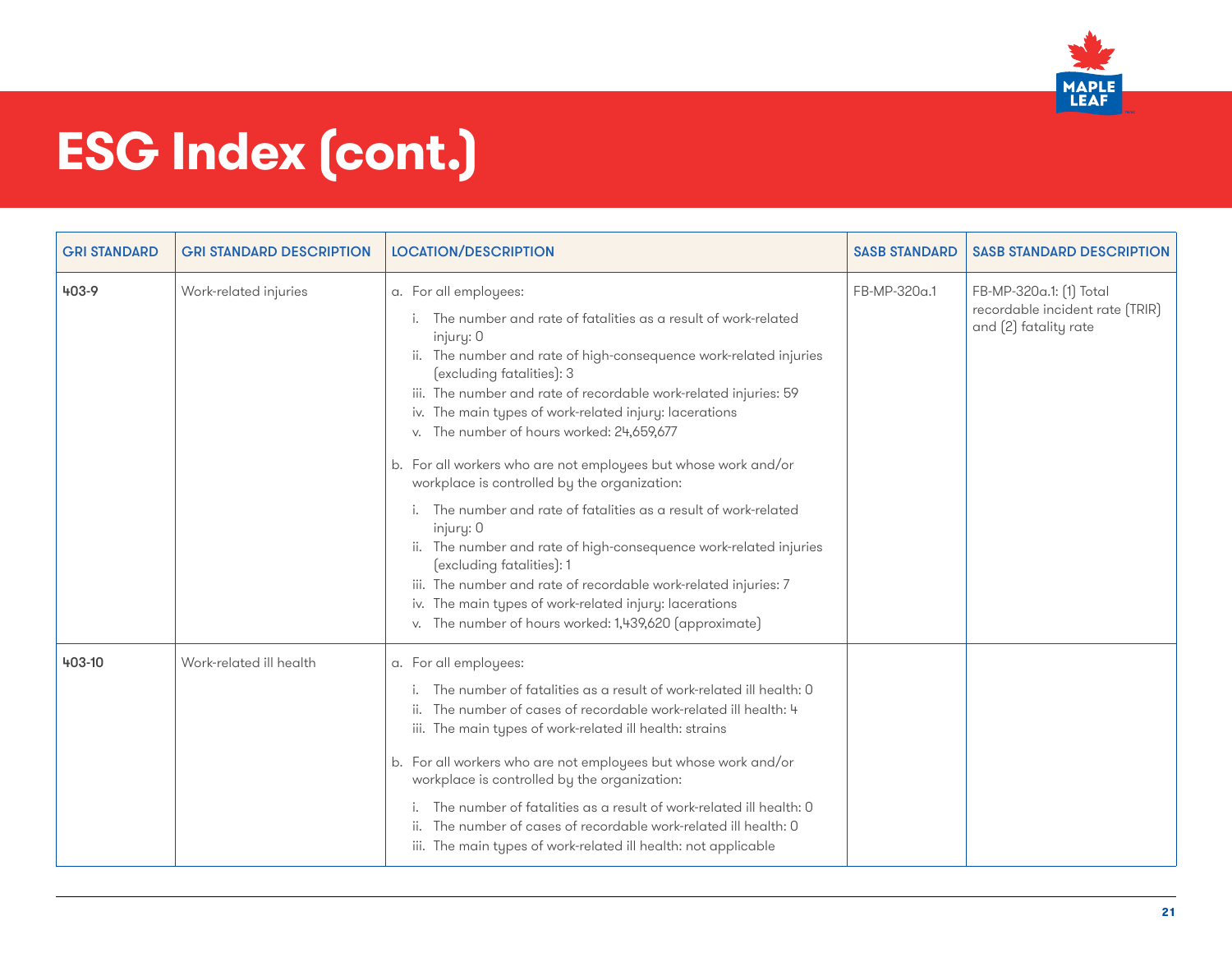

| <b>GRI STANDARD</b>             | <b>GRI STANDARD DESCRIPTION</b>                                                 | <b>LOCATION/DESCRIPTION</b>                                                                                                                                                                                                                                                                                                                                                                                                                                                                                                                                                                                                                    | <b>SASB STANDARD</b> | <b>SASB STANDARD DESCRIPTION</b> |
|---------------------------------|---------------------------------------------------------------------------------|------------------------------------------------------------------------------------------------------------------------------------------------------------------------------------------------------------------------------------------------------------------------------------------------------------------------------------------------------------------------------------------------------------------------------------------------------------------------------------------------------------------------------------------------------------------------------------------------------------------------------------------------|----------------------|----------------------------------|
| <b>TRAINING &amp; EDUCATION</b> |                                                                                 |                                                                                                                                                                                                                                                                                                                                                                                                                                                                                                                                                                                                                                                |                      |                                  |
| 103                             | Disclosure of Management<br>Approach                                            | See Careers.<br>See How We Develop Our People.<br>See Leadership                                                                                                                                                                                                                                                                                                                                                                                                                                                                                                                                                                               |                      |                                  |
| 404-1                           | Average hours of training per<br>year per employee                              | Average hours of training for salaried employees was 12.99 hours for all<br>courses.<br>Average hours of training per hourly employee was approximately<br>5.42 hours for all courses. Reductions in manufacturing training from<br>the previous year can be attributed to COVID-19 preventing typical<br>in-person group training sessions.<br>Average hours of training per hourly female employee was 3.2 hours;<br>per male employee, 3.1 hours, for operations and manufacturing<br>courses only.<br>Note: Gender data is not widely available for salaried employees or for<br>Leadership and Learning or Information Solutions courses. |                      |                                  |
| 404-2                           | Programs for upgrading<br>employee skills and transition<br>assistance programs | We offer hundreds of learning programs both in-class and online<br>(leadership development and functional skills building). In addition, for<br>those employees who were affected by any involuntary termination in<br>2020, we included outplacement counselling as part of the severance<br>agreement. This offering, at our cost, provides individuals assistance<br>with transitioning to their next career opportunity.<br>See How We Develop Our People.<br>See Leadership.                                                                                                                                                              |                      |                                  |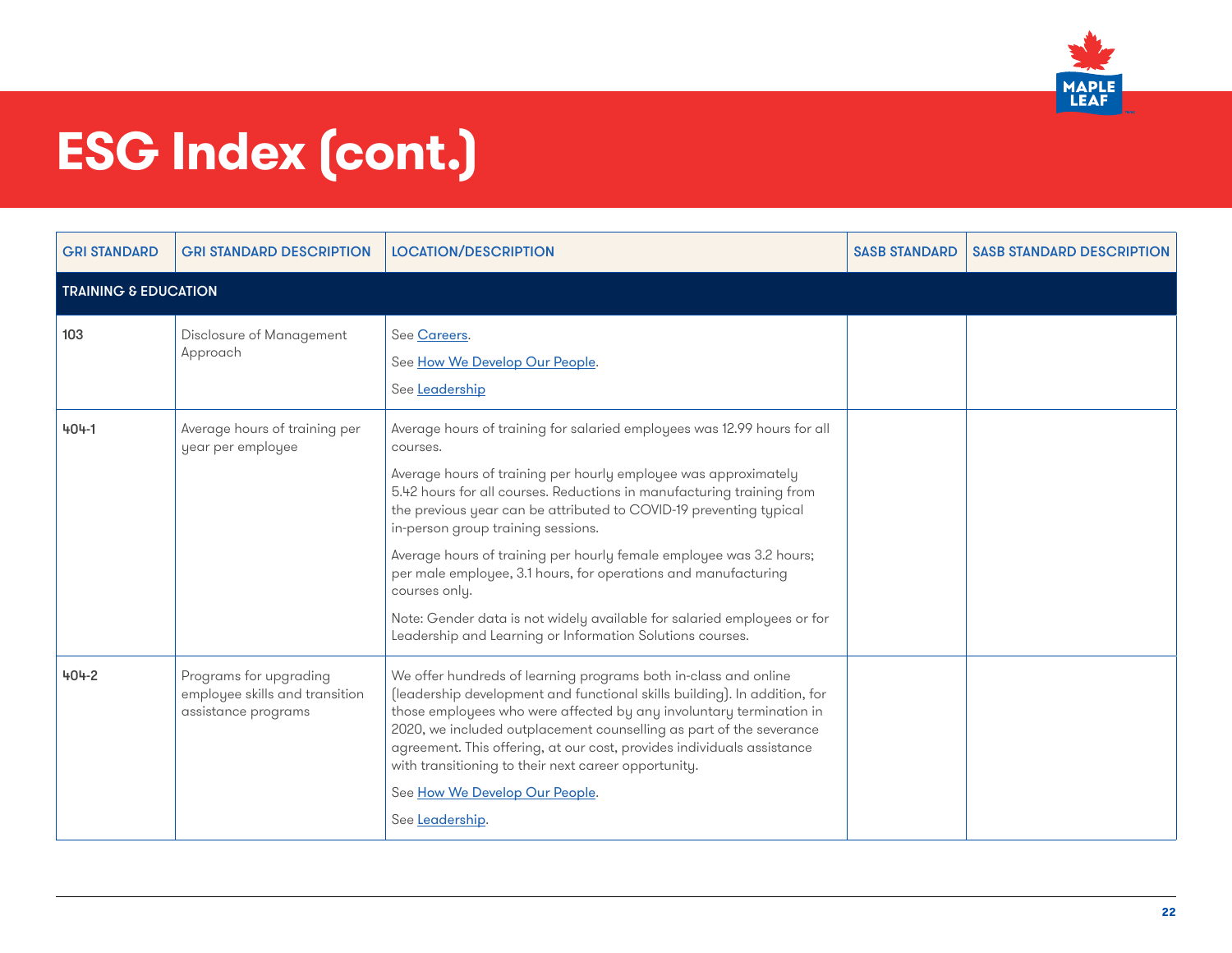

| <b>GRI STANDARD</b>             | <b>GRI STANDARD DESCRIPTION</b>                 | <b>LOCATION/DESCRIPTION</b>                                                                                                                                                                                                                                                                                                                                                                                                                                                                                                                                                                                                                                                                                                                                                                                                                                                                                                                                                                                                           | <b>SASB STANDARD</b> | <b>SASB STANDARD DESCRIPTION</b> |
|---------------------------------|-------------------------------------------------|---------------------------------------------------------------------------------------------------------------------------------------------------------------------------------------------------------------------------------------------------------------------------------------------------------------------------------------------------------------------------------------------------------------------------------------------------------------------------------------------------------------------------------------------------------------------------------------------------------------------------------------------------------------------------------------------------------------------------------------------------------------------------------------------------------------------------------------------------------------------------------------------------------------------------------------------------------------------------------------------------------------------------------------|----------------------|----------------------------------|
| DIVERSITY AND EQUAL OPPORTUNITY |                                                 |                                                                                                                                                                                                                                                                                                                                                                                                                                                                                                                                                                                                                                                                                                                                                                                                                                                                                                                                                                                                                                       |                      |                                  |
| 103                             | Disclosure of Management<br>Approach            | See Diversity and Inclusion.                                                                                                                                                                                                                                                                                                                                                                                                                                                                                                                                                                                                                                                                                                                                                                                                                                                                                                                                                                                                          |                      |                                  |
| $405 - 1$                       | Diversity of governance bodies<br>and employees | <b>Governance Bodies Breakdown</b><br>The Board of Directors: Gender: 70% male; 30% female.<br>Age: 30-50 yrs: 10%; Over 50 yrs: 90%<br>Senior Leadership Team (SLT): Gender: 81% male; 19% female.<br>Age: 30-50 yrs: 44%; Over 50 yrs: 56%<br><b>Employee Group Breakdown</b><br>Hourly: Gender: 58% male; 42% female. Age: Under 30 yrs: 15%;<br>30-50 yrs: 54%; Over 50 yrs: 32%<br>Salaried: Gender: 53% male; 47% female. Age: Under 30 yrs: 17%;<br>30-50 yrs: 56%; Over 50 yrs: 27%<br>Administrator/Coordinator/Analyst: Gender: 58% male; 42% female.<br>Age: Under 30 yrs: 24%; 30-50 yrs: 54%; Over 50 yrs: 23%<br>Supervisor/Sr. Specialist: Gender: 56% male; 44% female. Age: Under<br>30 yrs: 8%; 30-50 yrs: 54%; Over 50 yrs: 38%<br>Manager: Gender: 51% male; 49% female. Age: Under 30 yrs: 6%;<br>30-50 yrs: 59%; Over 50 yrs: 36%<br>Director: Gender: 67% male; 33% female. Age: 30-50 yrs: 66%; Over<br>50 yrs: 34%<br>Vice-President: Gender: 73% male; 27% female. Age: 30-50 yrs: 49%;<br>Over 50 yrs: 51% |                      |                                  |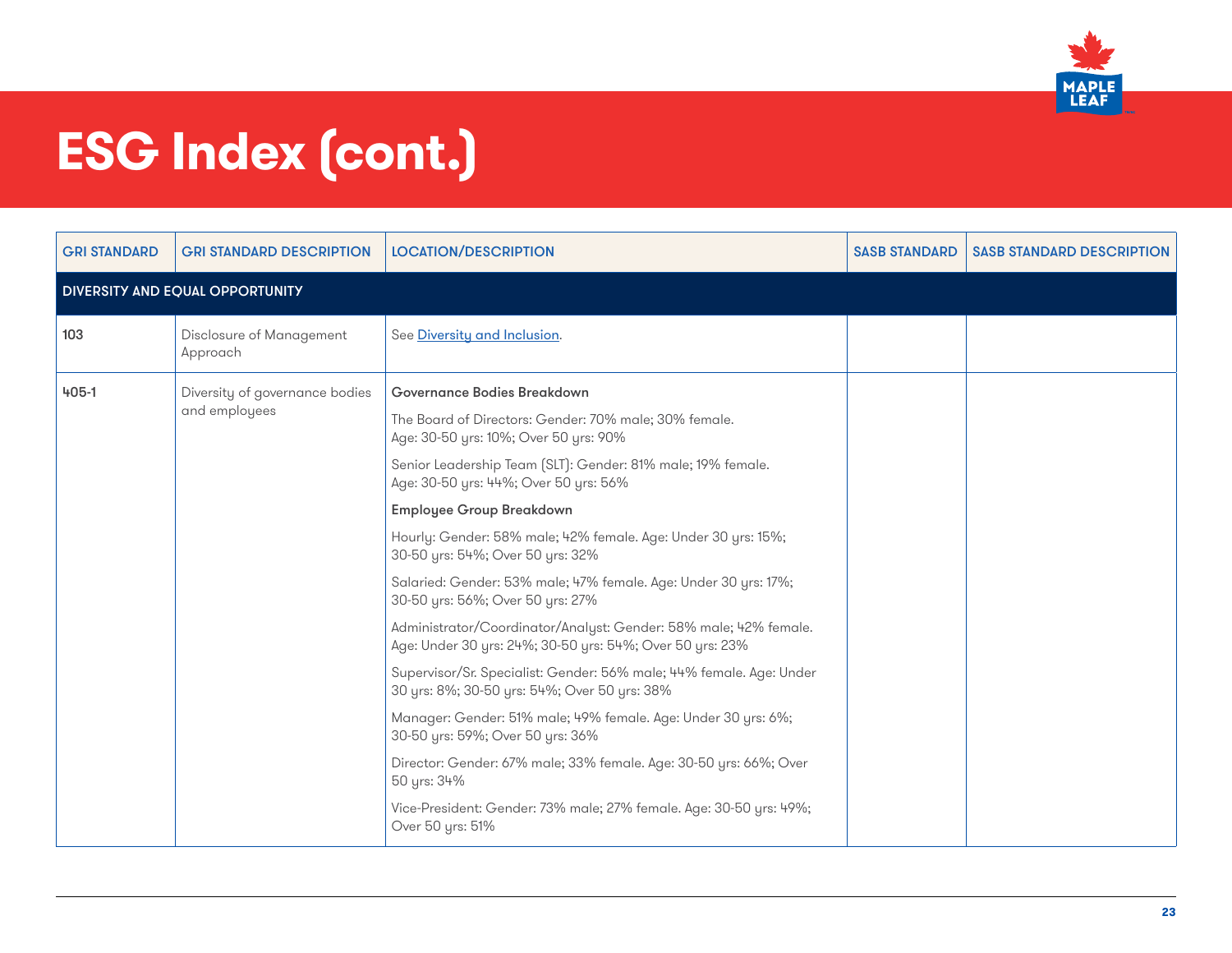

| <b>GRI STANDARD</b> | <b>GRI STANDARD DESCRIPTION</b>                           | <b>LOCATION/DESCRIPTION</b>                                                                                                                                                  | <b>SASB STANDARD</b> | <b>SASB STANDARD DESCRIPTION</b> |
|---------------------|-----------------------------------------------------------|------------------------------------------------------------------------------------------------------------------------------------------------------------------------------|----------------------|----------------------------------|
| 405-2               | Ratio of basic salary and<br>remuneration of women to men | Regular salaried Maple Leaf Foods staff, the ratio of basic salary of<br>women to men:                                                                                       |                      |                                  |
|                     |                                                           | Senior Leadership Team: 79.1%<br>Vice-President: 79.3%<br>Director: 96.9%<br>Manager: 97.5%<br>Supervisor/Sr. Specialist: 99.2%<br>Administrator/Coordinator/Analyst: 100.8% |                      |                                  |
|                     |                                                           | Regular salaried Maple Leaf Foods staff, the ratio of total remuneration<br>of women to men:                                                                                 |                      |                                  |
|                     |                                                           | Senior Leadership Team: 56.3%<br>Vice-President: 75.7%<br>Director: 97.0%<br>Manager: 98.1%<br>Supervisor/Sr. Specialist: 99.6%<br>Administrator/Coordinator/Analyst: 100.4% |                      |                                  |
|                     |                                                           | Note: Data represents all Canadian and U.S. operating locations,<br>excluding Viau.                                                                                          |                      |                                  |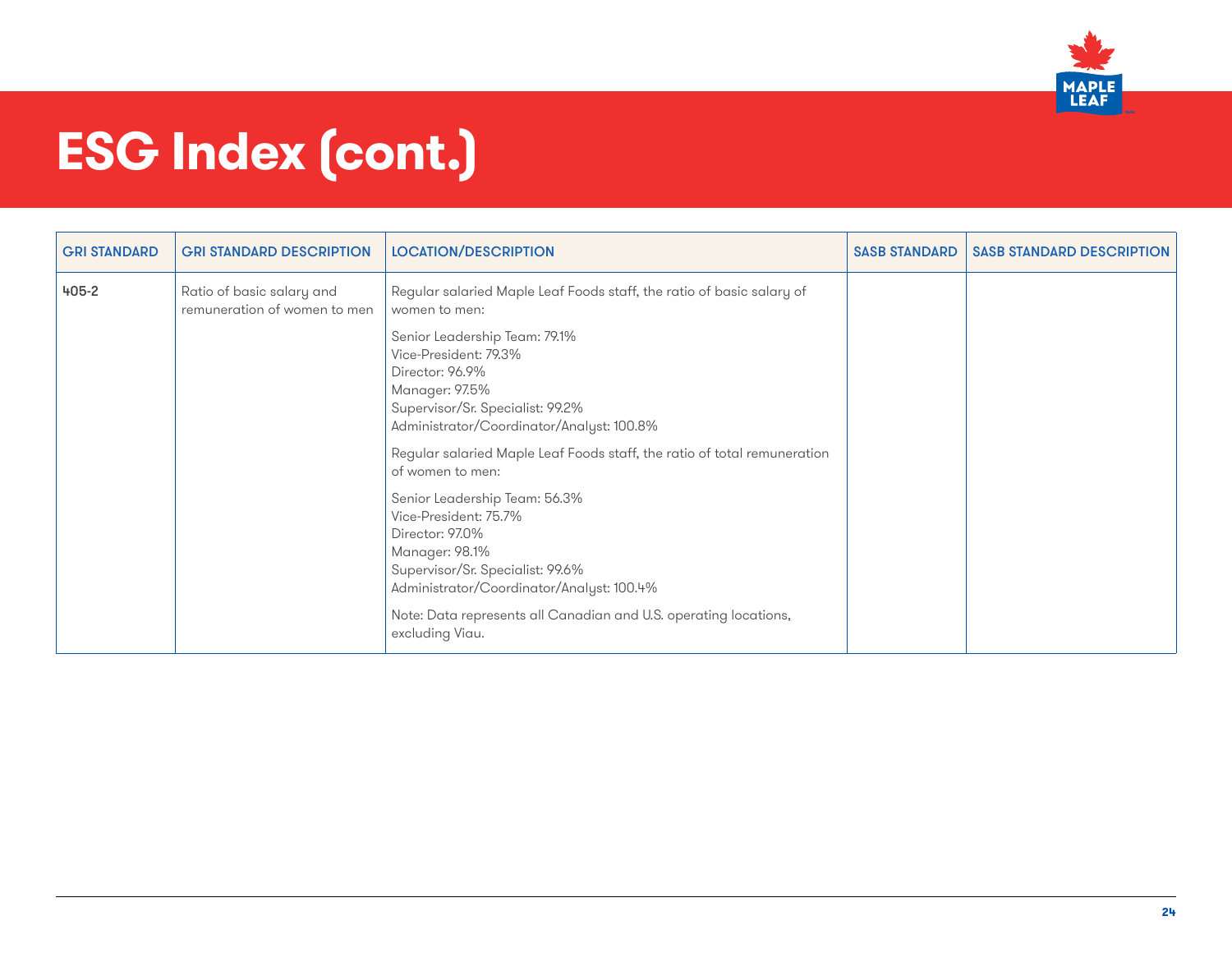

| <b>GRI STANDARD</b>         | <b>GRI STANDARD DESCRIPTION</b>                                                                                         | <b>LOCATION/DESCRIPTION</b>                                                                                                                                                                                                                                                                                                                                                                                                                                                                                              | <b>SASB STANDARD</b> | <b>SASB STANDARD DESCRIPTION</b> |
|-----------------------------|-------------------------------------------------------------------------------------------------------------------------|--------------------------------------------------------------------------------------------------------------------------------------------------------------------------------------------------------------------------------------------------------------------------------------------------------------------------------------------------------------------------------------------------------------------------------------------------------------------------------------------------------------------------|----------------------|----------------------------------|
| <b>SOCIAL: HUMAN RIGHTS</b> |                                                                                                                         |                                                                                                                                                                                                                                                                                                                                                                                                                                                                                                                          |                      |                                  |
| <b>NON-DISCRIMINATION</b>   |                                                                                                                         |                                                                                                                                                                                                                                                                                                                                                                                                                                                                                                                          |                      |                                  |
| 103                         | Disclosure of Management<br>Approach                                                                                    | See Code of Business Conduct.                                                                                                                                                                                                                                                                                                                                                                                                                                                                                            |                      |                                  |
| $406 - 1$                   | Incidents of discrimination and<br>corrective actions taken                                                             | There were three incidents of discrimination in 2020. Two incidents came<br>via the Ethics Hotline and were reviewed to the extent possible but closed<br>due to the limited information provided by anonymous callers who could<br>not be contacted for further context. The other one was raised through<br>HR leadership who engaged a third party to investigate and implement<br>confidential remediation plans at the individual and organizational level.<br>We finalized the report and recommendations in 2020. |                      |                                  |
|                             | FREEDOM OF ASSOCIATION AND COLLECTIVE BARGAINING                                                                        |                                                                                                                                                                                                                                                                                                                                                                                                                                                                                                                          |                      |                                  |
| 103                         | Disclosure of Management<br>Approach                                                                                    | See Code of Business Conduct.                                                                                                                                                                                                                                                                                                                                                                                                                                                                                            |                      |                                  |
| $407 - 1$                   | Operations and suppliers in<br>which the right to freedom<br>of association and collective<br>bargaining may be at risk | No violations occurred at Maple Leaf Foods operations in 2020.                                                                                                                                                                                                                                                                                                                                                                                                                                                           |                      |                                  |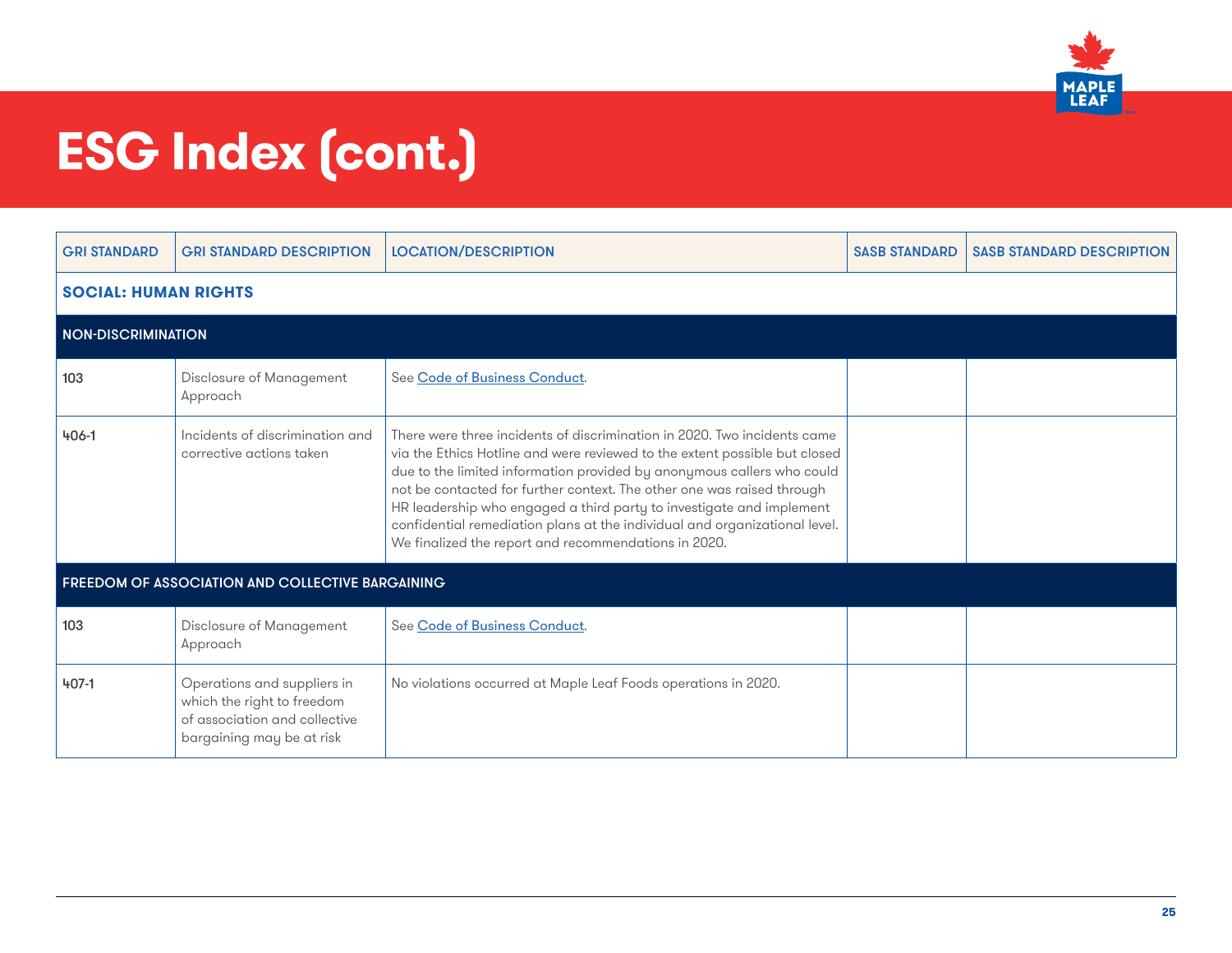

| <b>GRI STANDARD</b> | <b>GRI STANDARD DESCRIPTION</b>                                                                 | <b>LOCATION/DESCRIPTION</b>                                                                                                                    | <b>SASB STANDARD</b> | <b>SASB STANDARD DESCRIPTION</b> |  |  |
|---------------------|-------------------------------------------------------------------------------------------------|------------------------------------------------------------------------------------------------------------------------------------------------|----------------------|----------------------------------|--|--|
| <b>CHILD LABOUR</b> |                                                                                                 |                                                                                                                                                |                      |                                  |  |  |
| 103                 | Disclosure of Management<br>Approach                                                            | See Code of Business Conduct.                                                                                                                  |                      |                                  |  |  |
| $408 - 1$           | Operations and suppliers at<br>significant risk for incidents of<br>child labour                | Our operations and key suppliers are located in Canada and the U.S. in<br>2020 and adhere to all Canadian and international child labour laws. |                      |                                  |  |  |
|                     | <b>FORCED OR COMPULSORY LABOUR</b>                                                              |                                                                                                                                                |                      |                                  |  |  |
| 103                 | Disclosure of Management<br>Approach                                                            | See Code of Business Conduct.                                                                                                                  |                      |                                  |  |  |
| 409-1               | Operations and suppliers at<br>significant risk for incidents of<br>forced or compulsory labour | Our operations and key suppliers are located in Canada in 2020 and<br>adhere to all Canadian and international labour laws.                    |                      |                                  |  |  |
|                     | <b>SECURITY PRACTICES</b>                                                                       |                                                                                                                                                |                      |                                  |  |  |
| 103                 | Disclosure of Management<br>Approach                                                            | See Code of Business Conduct.                                                                                                                  |                      |                                  |  |  |
| $410 - 1$           | Security personnel trained<br>in human rights policies or<br>procedures                         | All security is expected to follow Maple Leaf Foods' Code of Business<br>Conduct.                                                              |                      |                                  |  |  |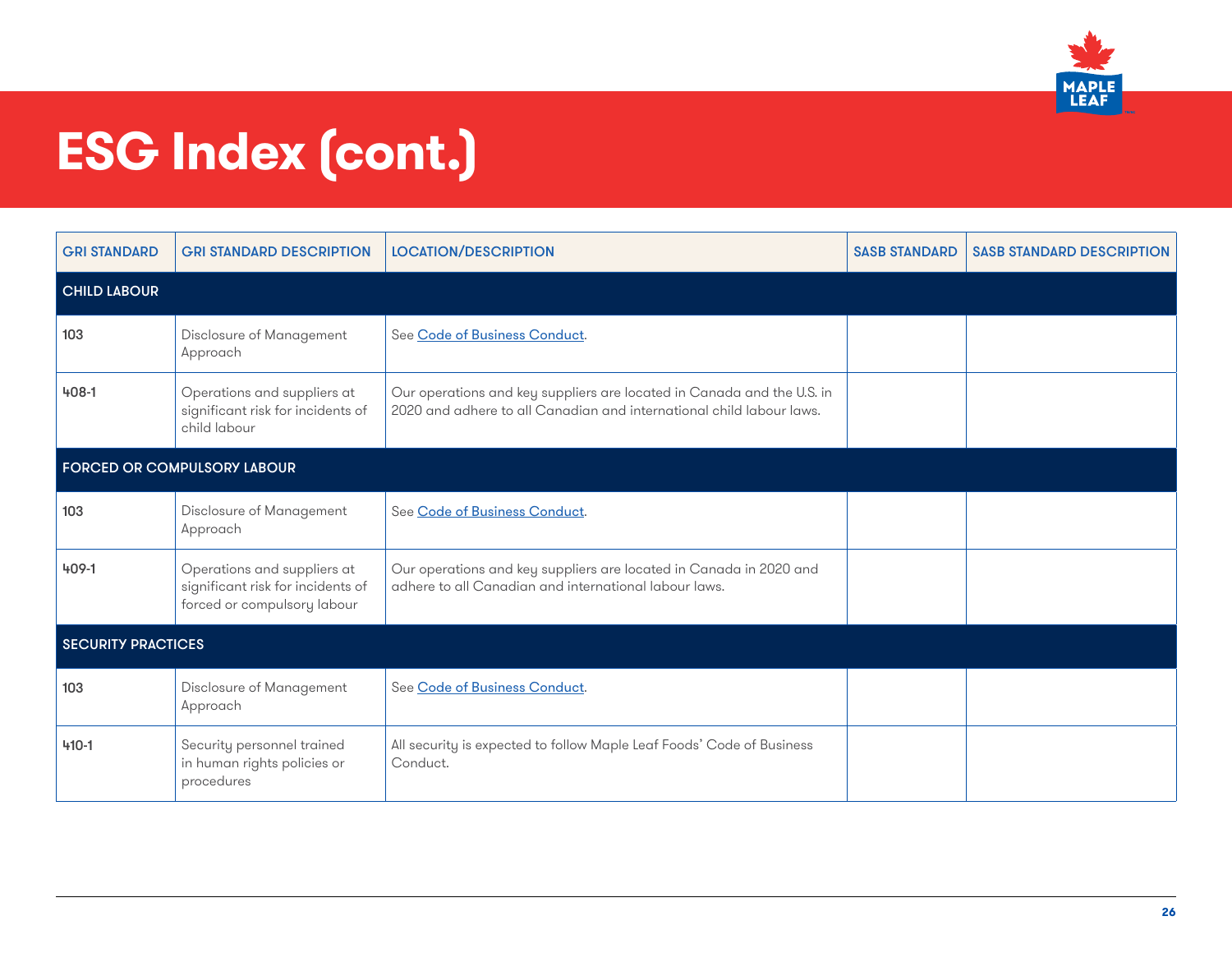

| <b>GRI STANDARD</b>            | <b>GRI STANDARD DESCRIPTION</b>                                                       | <b>LOCATION/DESCRIPTION</b>                                                                                                                                                                                                                                                                                               | <b>SASB STANDARD</b> | <b>SASB STANDARD DESCRIPTION</b> |  |  |
|--------------------------------|---------------------------------------------------------------------------------------|---------------------------------------------------------------------------------------------------------------------------------------------------------------------------------------------------------------------------------------------------------------------------------------------------------------------------|----------------------|----------------------------------|--|--|
|                                | <b>RIGHTS OF INDIGENOUS PEOPLES</b>                                                   |                                                                                                                                                                                                                                                                                                                           |                      |                                  |  |  |
| 103                            | Disclosure of Management<br>Approach                                                  | See Code of Business Conduct.                                                                                                                                                                                                                                                                                             |                      |                                  |  |  |
| $411 - 1$                      | Incidents of violations involving<br>rights of Indigenous peoples                     | There were no incidents of violations involving rights of Indigenous<br>peoples at Maple Leaf Foods operations.                                                                                                                                                                                                           |                      |                                  |  |  |
| <b>HUMAN RIGHTS ASSESSMENT</b> |                                                                                       |                                                                                                                                                                                                                                                                                                                           |                      |                                  |  |  |
| 103                            | Disclosure of Management<br>Approach                                                  | See Code of Business Conduct.                                                                                                                                                                                                                                                                                             |                      |                                  |  |  |
| $412 - 1$                      | Operations that have been<br>subject to human rights reviews<br>or impact assessments | Maple Leaf Foods always considers local legislation and human rights<br>when making decisions on its locations of operation. To date, none of our<br>operations have been subject to human rights reviews or human rights<br>impact assessments.                                                                          |                      |                                  |  |  |
| $412 - 2$                      | Employee training or human<br>rights policies or procedures                           | All new employees of Maple Leaf Foods in Ontario and Manitoba are<br>required to complete the Accessibility for Ontarians with Disabilities Act<br>(AODA) or Accessibility for Manitobans Act (AMA) training, respectively.<br>All salaried employees review and sign our Code of Business Conduct on<br>an annual basis. |                      |                                  |  |  |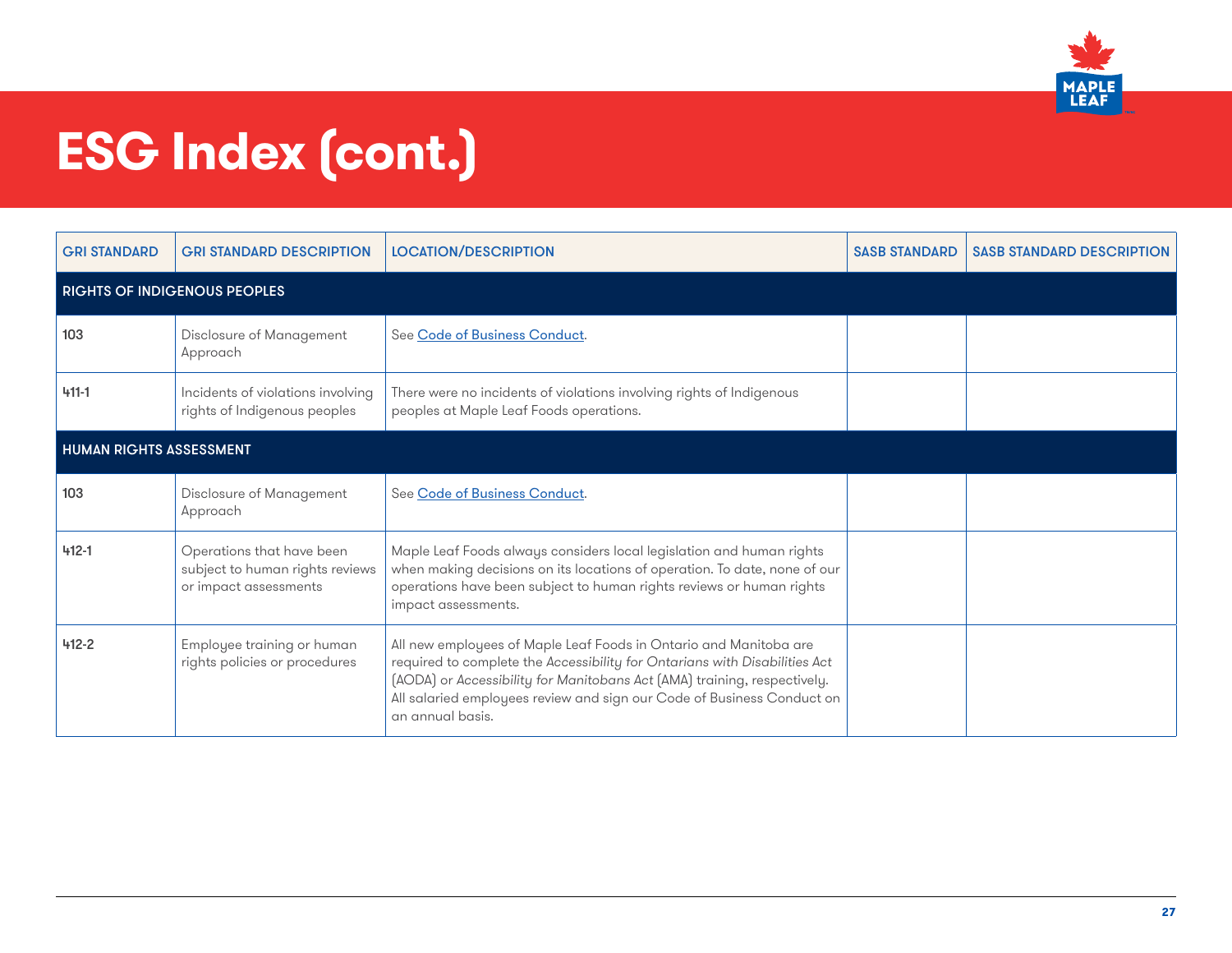

| <b>GRI STANDARD</b>      | <b>GRI STANDARD DESCRIPTION</b>                                                                   | <b>LOCATION/DESCRIPTION</b>                                                                                                                                                                                                                                                                                                                                                                                                                                                                                                                                                                 | <b>SASB STANDARD</b> | <b>SASB STANDARD DESCRIPTION</b> |
|--------------------------|---------------------------------------------------------------------------------------------------|---------------------------------------------------------------------------------------------------------------------------------------------------------------------------------------------------------------------------------------------------------------------------------------------------------------------------------------------------------------------------------------------------------------------------------------------------------------------------------------------------------------------------------------------------------------------------------------------|----------------------|----------------------------------|
| <b>SOCIAL: SOCIETY</b>   |                                                                                                   |                                                                                                                                                                                                                                                                                                                                                                                                                                                                                                                                                                                             |                      |                                  |
| <b>LOCAL COMMUNITIES</b> |                                                                                                   |                                                                                                                                                                                                                                                                                                                                                                                                                                                                                                                                                                                             |                      |                                  |
| 103                      | Disclosure of Management<br>Approach                                                              | See Better Communities.<br>See Community Involvement Policy.<br>See Maple Leaf Centre for Action on Food Security.                                                                                                                                                                                                                                                                                                                                                                                                                                                                          |                      |                                  |
| $413 - 1$                | Operations with local<br>community engagement,<br>impact assessments, and<br>development programs | Our pursuit of shared value creation means we seek a meaningful role in<br>solving social problems where we have a unique capability to engage.<br>We view community involvement as a cornerstone of our business model,<br>our purpose, our vision and our commitment to sustainability. Maple<br>Leaf Foods has a centralized community involvement program that<br>manages the execution of financial and product donations nationally.<br>Maple Leaf Foods is committed to reducing food insecurity through the<br>Maple Leaf Centre for Action on Food Security.<br>See Food Security. |                      |                                  |
| $413 - 2$                | Operations with significant<br>actual and potential negative<br>impacts on local communities      | In 2020, we received four noise complaints and three odour complaints<br>from the local communities around our processing facilities. We have<br>followed up and resolved all the noise complaints and the odour<br>complaints are still under review and expect to resolve in 2021.                                                                                                                                                                                                                                                                                                        |                      |                                  |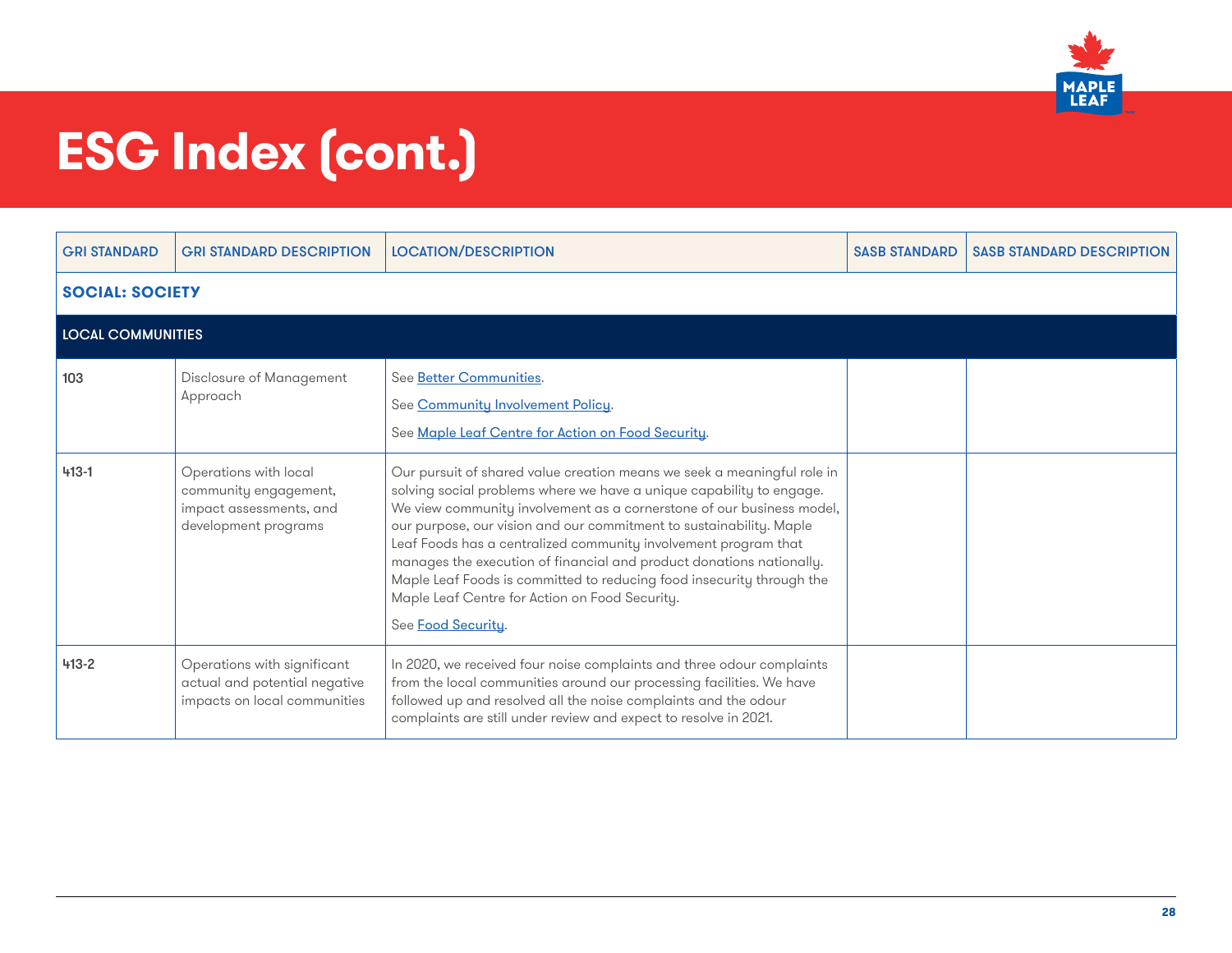

| <b>GRI STANDARD</b>  | <b>GRI STANDARD DESCRIPTION</b>                           | <b>LOCATION/DESCRIPTION</b>                           | <b>SASB STANDARD</b> | <b>SASB STANDARD DESCRIPTION</b> |  |  |  |
|----------------------|-----------------------------------------------------------|-------------------------------------------------------|----------------------|----------------------------------|--|--|--|
|                      | <b>SUPPLIER SOCIAL ASSESSMENT</b>                         |                                                       |                      |                                  |  |  |  |
| 103                  | Disclosure of Management<br>Approach                      | See Supply Chain.                                     |                      |                                  |  |  |  |
| 414-1                | New suppliers that were<br>screened using social criteria | See Supply Chain.                                     |                      |                                  |  |  |  |
| <b>PUBLIC POLICY</b> |                                                           |                                                       |                      |                                  |  |  |  |
| 103                  | Disclosure of Management<br>Approach                      | See Code of Business Conduct.                         |                      |                                  |  |  |  |
| $415 - 1$            | Political contributions                                   | Maple Leaf Foods made no political donations in 2020. |                      |                                  |  |  |  |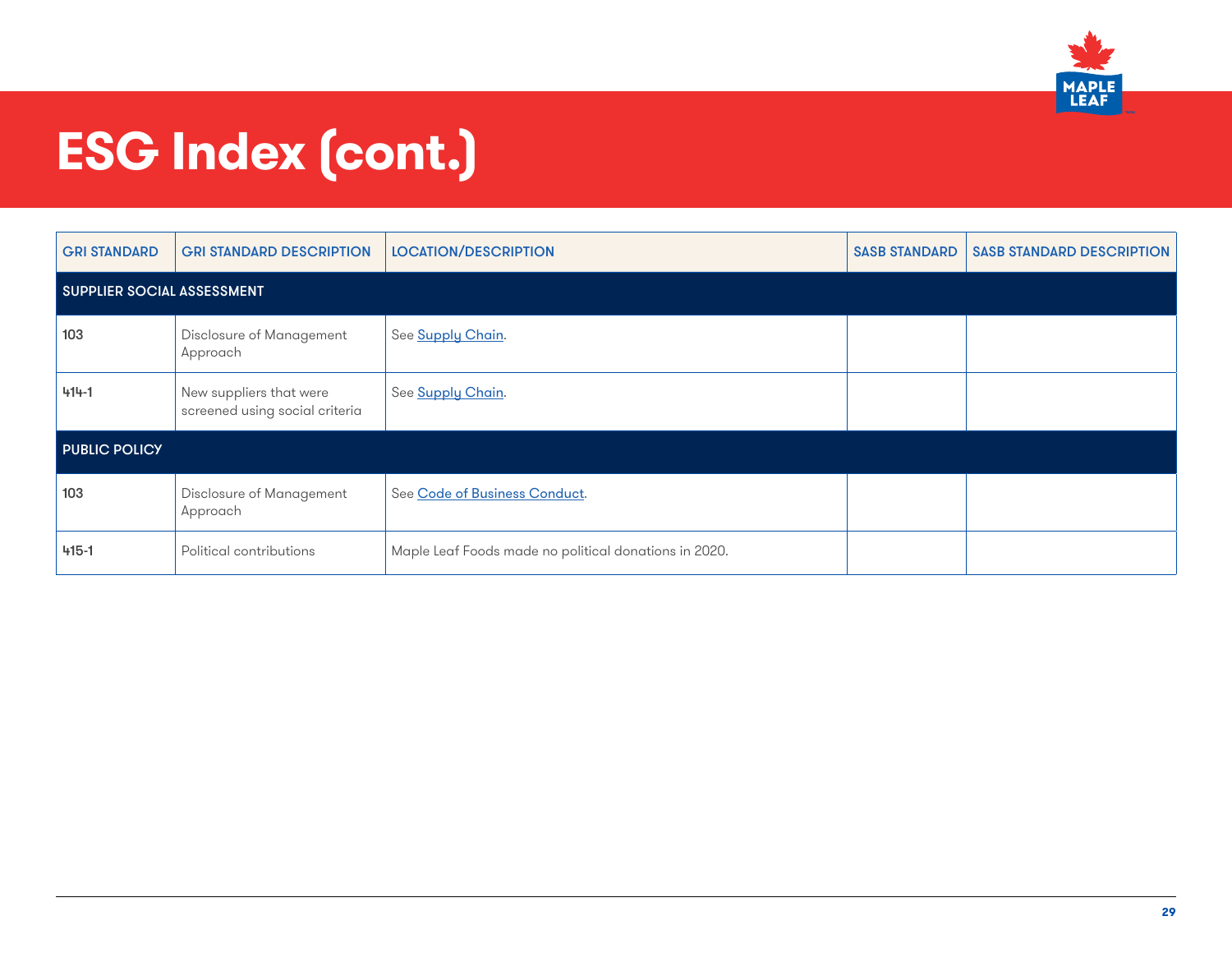

| <b>GRI STANDARD</b>           | <b>GRI STANDARD DESCRIPTION</b>                                                                                                                        | <b>LOCATION/DESCRIPTION</b>                                                                                                  | <b>SASB STANDARD</b> | <b>SASB STANDARD DESCRIPTION</b>                                                                                                                     |  |  |
|-------------------------------|--------------------------------------------------------------------------------------------------------------------------------------------------------|------------------------------------------------------------------------------------------------------------------------------|----------------------|------------------------------------------------------------------------------------------------------------------------------------------------------|--|--|
| <b>SOCIAL: ANIMAL WELFARE</b> |                                                                                                                                                        |                                                                                                                              |                      |                                                                                                                                                      |  |  |
| 103                           | Disclosure of Management<br>Approach                                                                                                                   | See Better Care.<br>See Animal Care Performance Report.<br>See Climate Change [2020 Annual Report to Shareholders, page 21]. | FB-MP-440a.3         | FB-MP-440a.3: Discussion<br>of strategy to manage<br>opportunities and risks to feed<br>sourcing and livestock supply<br>presented by climate change |  |  |
| FP9                           | Genetic diversity of farmed and<br>domesticated animals<br>Percentage and total of<br>animals raised and/or<br>processed, by species and<br>breed type | See Animal Care Performance Report.                                                                                          |                      |                                                                                                                                                      |  |  |
| <b>FP10</b>                   | Policies and practices, by<br>species and breed type, related<br>to physical alterations and the<br>use of anesthetic                                  | See Animal Care Performance Report.<br>See Standards and Performance.                                                        | FB-MP-430a.2         | FB-MP-430a.2: Percentage<br>of supplier and contract<br>production facilities verified to<br>meet animal welfare standards                           |  |  |
| <b>FP11</b>                   | Percentage and total of<br>animals raised and/or<br>processed, by species and<br>breed type, per housing type                                          | See Animal Care Performance Report.                                                                                          | FB-MP-410a.1         | FB-MP-410a.1: Percentage of<br>pork produced without the use<br>of gestation crates                                                                  |  |  |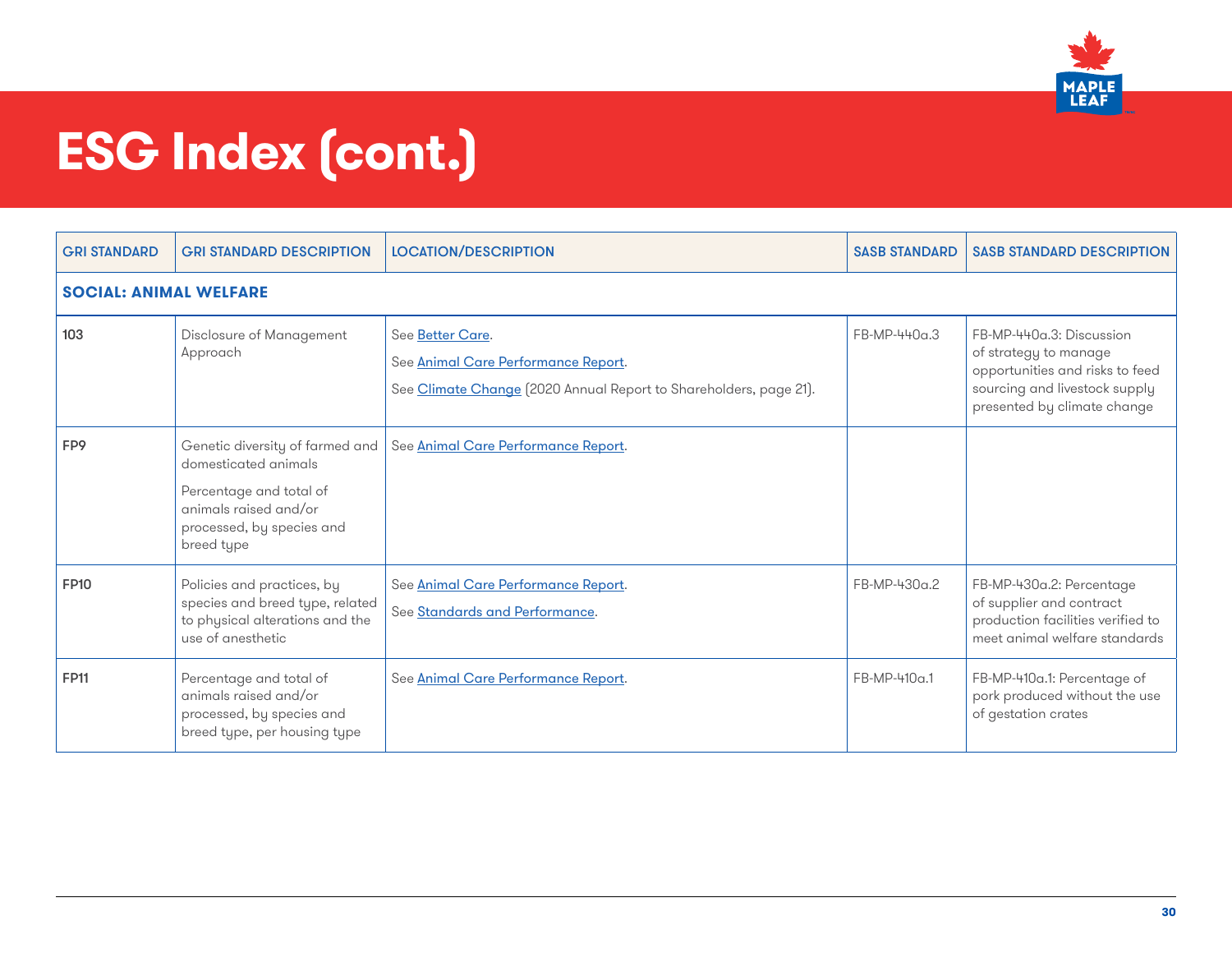

| <b>GRI STANDARD</b> | <b>GRI STANDARD DESCRIPTION</b>                                                                                                                                                                                                                     | <b>LOCATION/DESCRIPTION</b>                                                                                                                                                                                                                                                                                                                                                                                                                                                                                                                                                                                                                          | <b>SASB STANDARD</b>         | <b>SASB STANDARD DESCRIPTION</b>                                                                                                                                                                                                                                                                           |
|---------------------|-----------------------------------------------------------------------------------------------------------------------------------------------------------------------------------------------------------------------------------------------------|------------------------------------------------------------------------------------------------------------------------------------------------------------------------------------------------------------------------------------------------------------------------------------------------------------------------------------------------------------------------------------------------------------------------------------------------------------------------------------------------------------------------------------------------------------------------------------------------------------------------------------------------------|------------------------------|------------------------------------------------------------------------------------------------------------------------------------------------------------------------------------------------------------------------------------------------------------------------------------------------------------|
| <b>FP12</b>         | Policies and practices on<br>antibiotic, anti-inflammatory,<br>hormone, and/or growth<br>promotion treatments, by<br>species and breed type                                                                                                         | See Animal Care Performance Report.<br>See Antibiotic Use Fact Sheet.<br>See Responsible Antibiotic Use.                                                                                                                                                                                                                                                                                                                                                                                                                                                                                                                                             | FB-MP-260a.1<br>FB-MP-430a.2 | FB-MP-260a.1: Percentage<br>of animal production that<br>received (1) medically important  <br>antibiotics and (2) not<br>medically important antibiotics,<br>by animal type<br>FB-MP-430a.2: Percentage<br>of supplier and contract<br>production facilities verified to<br>meet animal welfare standards |
| <b>FP13</b>         | Total number of incidents of<br>significant non-compliance<br>with laws and regulations,<br>and adherence with voluntary<br>standards related to<br>transportation, handling and<br>slaughter practices for live<br>terrestrial and aquatic animals | In 2020, Maple Leaf Foods had six (6) corrective action requests (CARs)<br>and zero [0] notices of violation (NOV) related to transportation,<br>handling and slaughter practices for live terrestrial animals (pork and<br>poultry). All CARs were addressed. Once a warning is issued, the facility<br>conducts a deep root-cause investigation to determine appropriate<br>corrective and preventative actions. The Corrective Action Plan (CAP) is<br>submitted to the Canadian Food Inspection Agency (CFIA) for approval,<br>and all actions taken will be reviewed to close the CAR. All warnings<br>issued in 2020 were resolved and closed. |                              |                                                                                                                                                                                                                                                                                                            |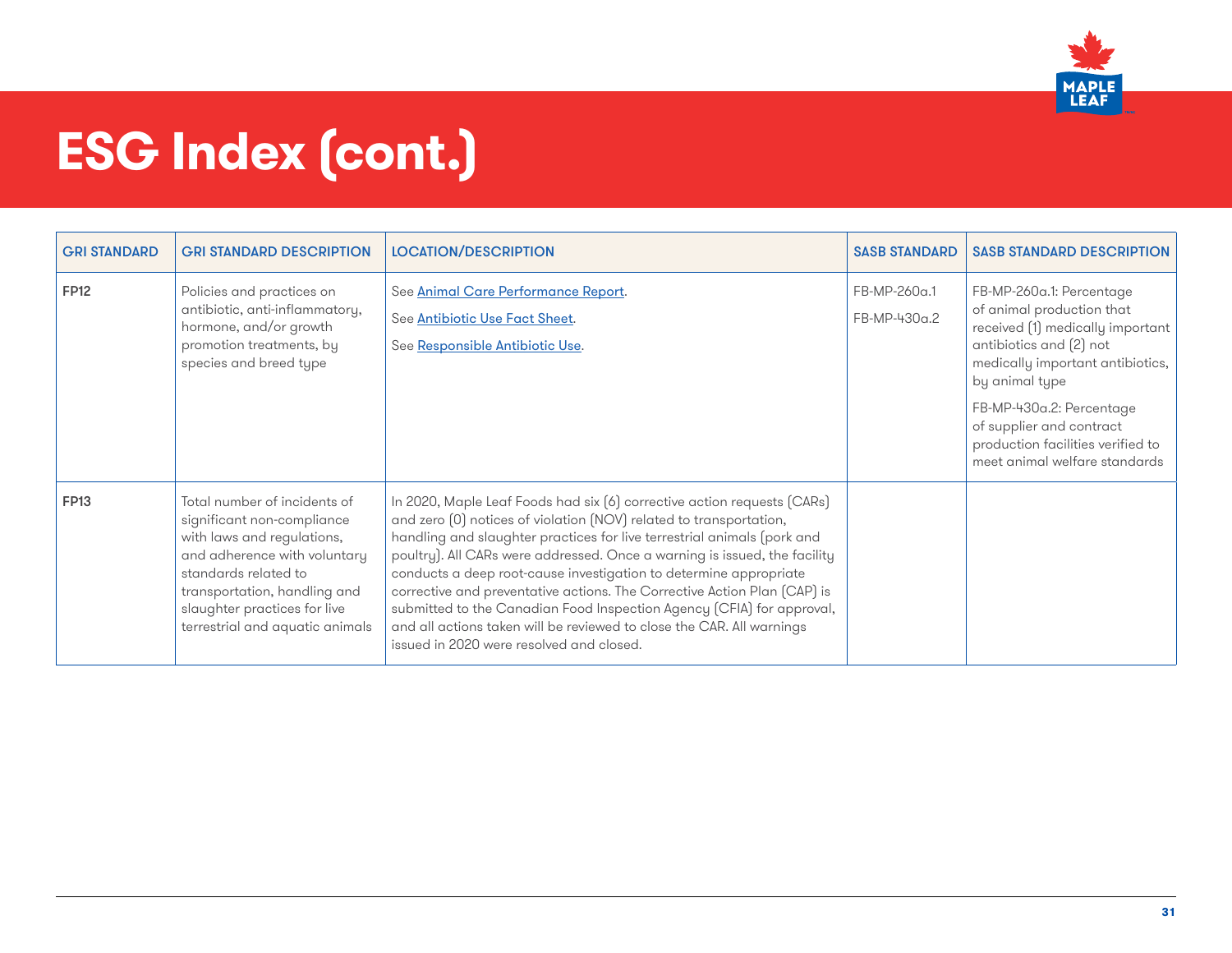

| <b>GRI STANDARD</b>                   | <b>GRI STANDARD DESCRIPTION</b>                                                                                                                                                                 | <b>LOCATION/DESCRIPTION</b>                                                                                                                                                                                                                                                                                                                                                                                                                                                                 | <b>SASB STANDARD</b> | <b>SASB STANDARD DESCRIPTION</b>                                                                                                                                                  |  |  |
|---------------------------------------|-------------------------------------------------------------------------------------------------------------------------------------------------------------------------------------------------|---------------------------------------------------------------------------------------------------------------------------------------------------------------------------------------------------------------------------------------------------------------------------------------------------------------------------------------------------------------------------------------------------------------------------------------------------------------------------------------------|----------------------|-----------------------------------------------------------------------------------------------------------------------------------------------------------------------------------|--|--|
| <b>SOCIAL: PRODUCT RESPONSIBILITY</b> |                                                                                                                                                                                                 |                                                                                                                                                                                                                                                                                                                                                                                                                                                                                             |                      |                                                                                                                                                                                   |  |  |
|                                       | <b>CUSTOMER HEALTH AND SAFETY</b>                                                                                                                                                               |                                                                                                                                                                                                                                                                                                                                                                                                                                                                                             |                      |                                                                                                                                                                                   |  |  |
| 103                                   | Disclosure of Management<br>Approach                                                                                                                                                            | See Food Safety.<br>See Nutrition.                                                                                                                                                                                                                                                                                                                                                                                                                                                          |                      |                                                                                                                                                                                   |  |  |
| $416 - 1$                             | Assessment of the health and<br>safety impacts of product and<br>service categories                                                                                                             | 100% of Maple Leaf Foods' products across fresh and prepared meats<br>follow rigorous food safety protocols throughout their product life cycle,<br>including ingredient and raw material sourcing, processing, packing and<br>transportation.                                                                                                                                                                                                                                              | FB-MP-250a.2         | FB-MP-250a.2: Percentage of<br>supplier facilities certified to a<br>Global Food Safety Initiative<br>(GFSI) food safety certification                                            |  |  |
|                                       |                                                                                                                                                                                                 | Our food safety protocols are governed by Maple Leaf Foods' Safety<br>Promise, the Company's food safety commitment signed by the<br>President and CEO. We also have strict food safety protocols that<br>govern our purchasing and sourcing relationships. Maple Leaf Foods<br>follows the British Retail Consortium (BRC) Global Standard for Food<br>Safety in 100% of its manufacturing facilities, which is internationally<br>recognized by the Global Food Safety Initiative [GFSI]. |                      | program                                                                                                                                                                           |  |  |
|                                       |                                                                                                                                                                                                 | See Food Safety.<br>See Nutrition.                                                                                                                                                                                                                                                                                                                                                                                                                                                          |                      |                                                                                                                                                                                   |  |  |
| FP <sub>5</sub>                       | Percentage of production<br>volume manufactured in sites<br>certified by an independent<br>third party according to<br>internationally recognized food<br>safety management system<br>standards | See Food Safety.                                                                                                                                                                                                                                                                                                                                                                                                                                                                            | FB-MP-250a.1         | FB-MP-250a.1: Global Food<br>Safety Initiative (GFSI) audit<br>(1) non-conformance rate and<br>(2) associated corrective rate<br>for (a) major and (b) minor non-<br>conformances |  |  |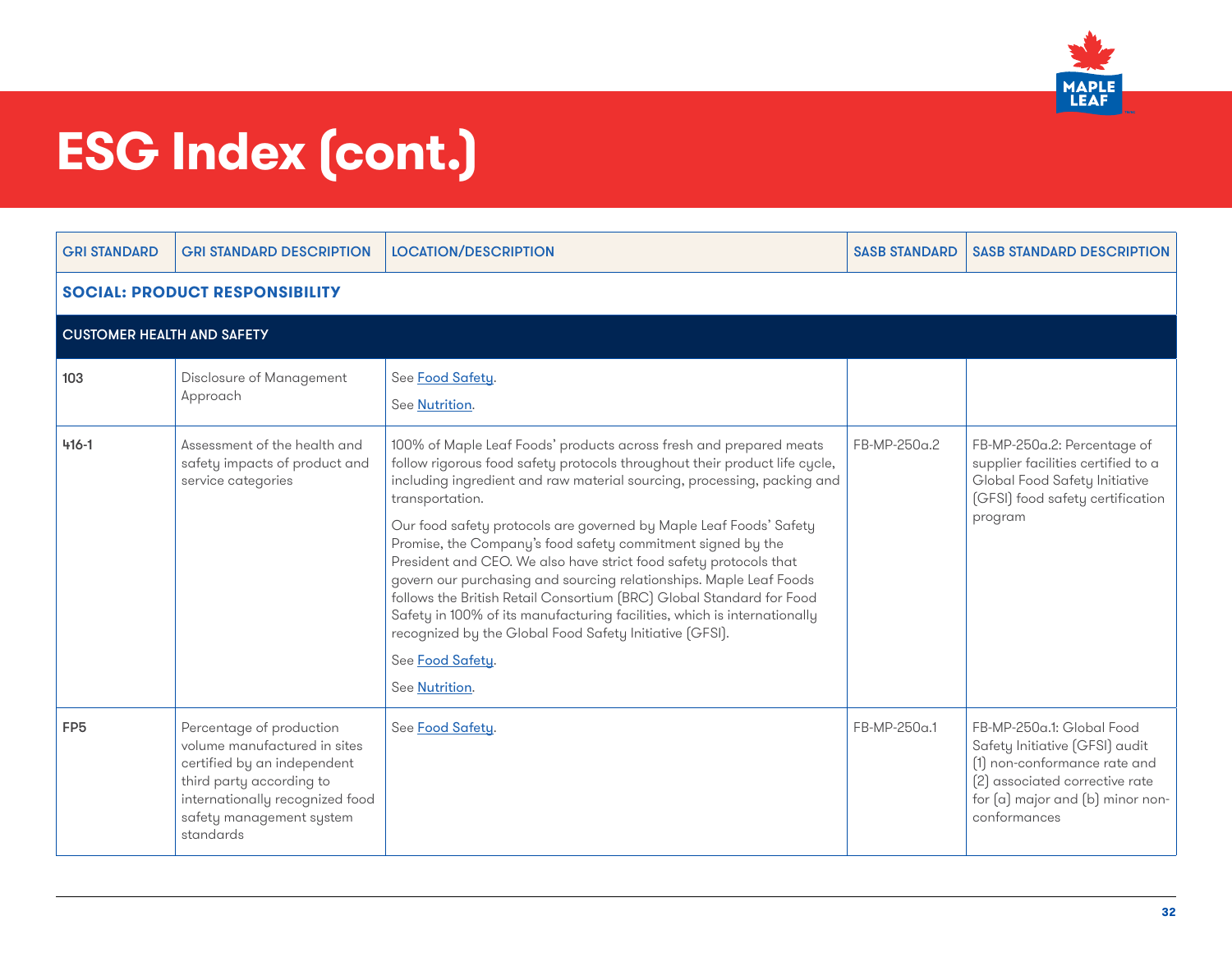

| <b>GRI STANDARD</b> | <b>GRI STANDARD DESCRIPTION</b>                                                                                                                                                                                         | <b>LOCATION/DESCRIPTION</b> | <b>SASB STANDARD</b> | <b>SASB STANDARD DESCRIPTION</b> |
|---------------------|-------------------------------------------------------------------------------------------------------------------------------------------------------------------------------------------------------------------------|-----------------------------|----------------------|----------------------------------|
| FP6                 | Percentage of total sales<br>volume of consumer products,<br>by product category, that<br>are lowered in saturated<br>fat, trans-fats, sodium and<br>added sugars                                                       | See Nutrition.              |                      |                                  |
| FP7                 | Percentage of total sales<br>volume of consumer products,<br>by product category, that<br>contain increased nutritious<br>ingredients like fibre, vitamins,<br>minerals, phytochemicals or<br>functional food additives | See Nutrition.              |                      |                                  |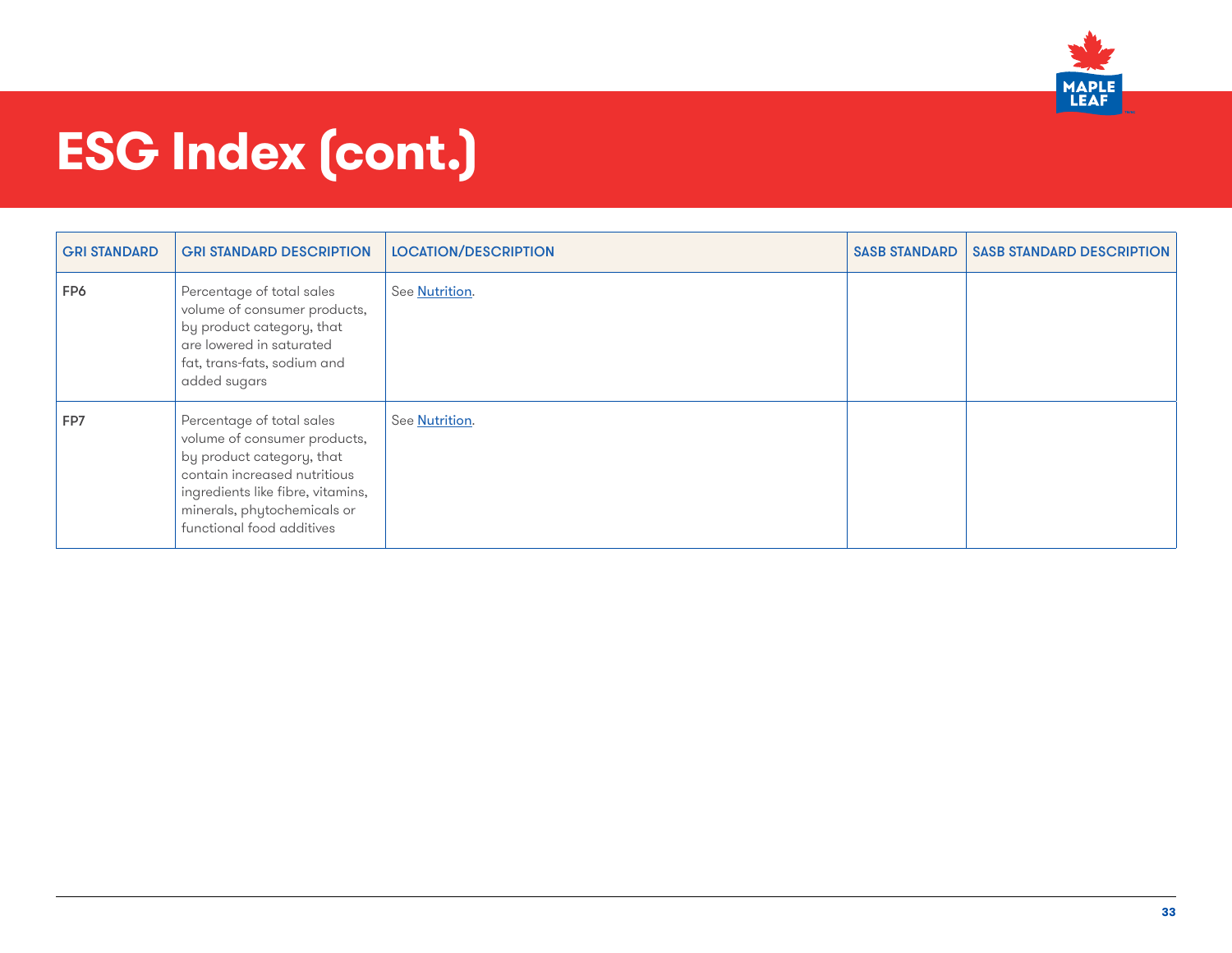

| <b>GRI STANDARD</b> | <b>GRI STANDARD DESCRIPTION</b>                                                                        | <b>LOCATION/DESCRIPTION</b>                                                                                                                                                                                                                                                                                                                                                                                                                                                                                                                                                                                                                                                                                                                                                                                                                                                                                                                                                                                                                                                                                                                                                                                                                                                                                                                                                                                        | <b>SASB STANDARD</b>         | <b>SASB STANDARD DESCRIPTION</b>                                                                                                                                                  |
|---------------------|--------------------------------------------------------------------------------------------------------|--------------------------------------------------------------------------------------------------------------------------------------------------------------------------------------------------------------------------------------------------------------------------------------------------------------------------------------------------------------------------------------------------------------------------------------------------------------------------------------------------------------------------------------------------------------------------------------------------------------------------------------------------------------------------------------------------------------------------------------------------------------------------------------------------------------------------------------------------------------------------------------------------------------------------------------------------------------------------------------------------------------------------------------------------------------------------------------------------------------------------------------------------------------------------------------------------------------------------------------------------------------------------------------------------------------------------------------------------------------------------------------------------------------------|------------------------------|-----------------------------------------------------------------------------------------------------------------------------------------------------------------------------------|
| $416 - 2$           | Incidents of non-compliance<br>concerning the health and<br>safety impacts of products and<br>services | Maple Leaf Foods reports on all product recalls, de-listings and other<br>incidents that regulatory food safety and health agencies report to<br>consumers. These agencies include the Canadian Food Inspection<br>Agency (CFIA), the United States Department of Agriculture (Food<br>Safety and Inspection Service) and international food safety and health<br>agencies of the countries where we sell products. In 2020, Maple Leaf<br>Foods had twenty five (25) regulatory non-compliance (NCs). There were<br>zero (0) food safety-related product recalls and two (2) quality-related<br>product voluntary withdrawals. Of the 25 warnings issued by CFIA to<br>MLF facilities, the top three reasons were Sanitation [9], Building Fabric<br>[7] and Personal Hygiene [4]. Once a warning is issued, the facility<br>conducts a deep root-cause investigation to determine appropriate<br>corrective and preventative actions. The Corrective Action Plan (CAP)<br>is submitted to CFIA for approval, and all actions taken will be reviewed<br>to close the corrective action request (CAR). All warnings issued in 2020<br>were resolved and closed. Of the two quality withdrawals, one was<br>related to no back label on packaging and the other was related to an<br>incorrect back label on packaging.<br>Maple Leaf Foods did not have any food safety or quality-related market<br>bans in 2020. | FB-MP-250a.3<br>FB-MP-250a.4 | FB-MP-250a.3: [1] Number of<br>recalls issued and (2) total<br>weight of products recalled<br>FB-MP-250a.4: Discussion of<br>markets that ban imports of the<br>entity's products |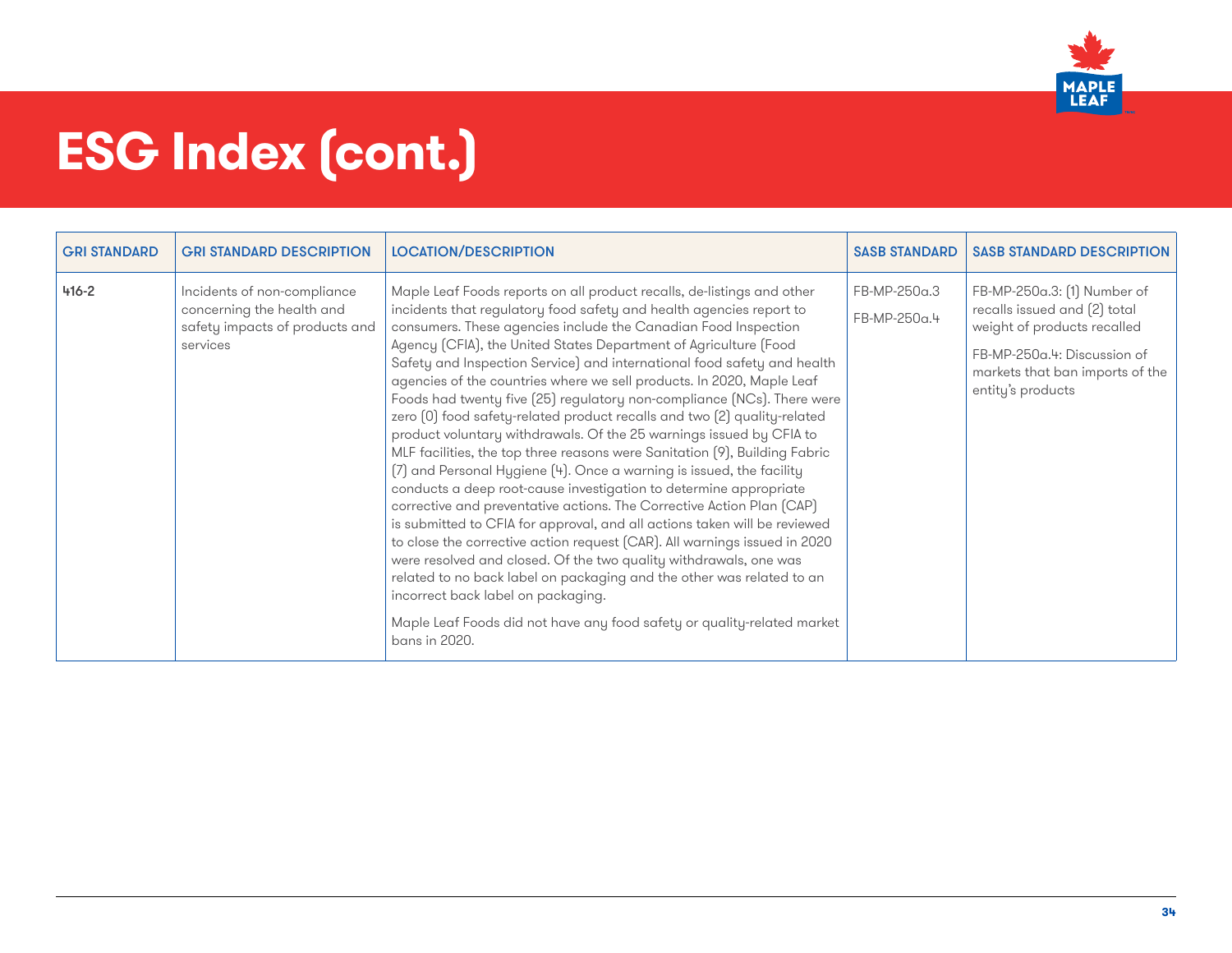

| <b>GRI STANDARD</b>           | <b>GRI STANDARD DESCRIPTION</b>                                                           | <b>LOCATION/DESCRIPTION</b>                                                                                                                                                                                                                                                                                                                                                                                                                | <b>SASB STANDARD</b> | <b>SASB STANDARD DESCRIPTION</b> |
|-------------------------------|-------------------------------------------------------------------------------------------|--------------------------------------------------------------------------------------------------------------------------------------------------------------------------------------------------------------------------------------------------------------------------------------------------------------------------------------------------------------------------------------------------------------------------------------------|----------------------|----------------------------------|
| <b>MARKETING AND LABELING</b> |                                                                                           |                                                                                                                                                                                                                                                                                                                                                                                                                                            |                      |                                  |
| 103                           | Disclosure of Management<br>Approach                                                      | See Food Safety.<br>See Nutrition.                                                                                                                                                                                                                                                                                                                                                                                                         |                      |                                  |
| $417 - 1$                     | Requirements for product<br>and service information and<br>labeling                       | Maple Leaf Foods has robust standard operating procedures and<br>policies that govern 100% of our sourcing contracts with suppliers and<br>co-manufacturers. These policies are agreed to annually by Maple Leaf<br>Foods and its suppliers.                                                                                                                                                                                               |                      |                                  |
|                               |                                                                                           | We provide detailed nutrition labels on 100% of our fresh and prepared<br>retail and foodservice products. All labels are reviewed and approved by<br>the Canadian Food Inspection Agency. Where relevant, the Company<br>provides additional labeling claims on certain branded products that<br>explain other product benefits or properties including gluten-free, low<br>sodium, no added preservatives, source of protein and others. |                      |                                  |
|                               |                                                                                           | We provide proper handling and food safety instructions for 100% of our<br>fresh and prepared meat products through online, packaging, in-store<br>and/or customer communications.                                                                                                                                                                                                                                                         |                      |                                  |
|                               |                                                                                           | Maple Leaf Foods provides an appropriate recycling label on all<br>packaging that is accepted in provincial recycling collection programs<br>across Canada.                                                                                                                                                                                                                                                                                |                      |                                  |
| $417 - 2$                     | Incidents of non-compliance<br>concerning product and service<br>information and labeling | In 2020, we had two (2) voluntary withdrawals related to product and<br>service information and labeling.                                                                                                                                                                                                                                                                                                                                  |                      |                                  |
| $417 - 3$                     | Incidents of non-compliance<br>concerning marketing<br>communications                     | None                                                                                                                                                                                                                                                                                                                                                                                                                                       |                      |                                  |